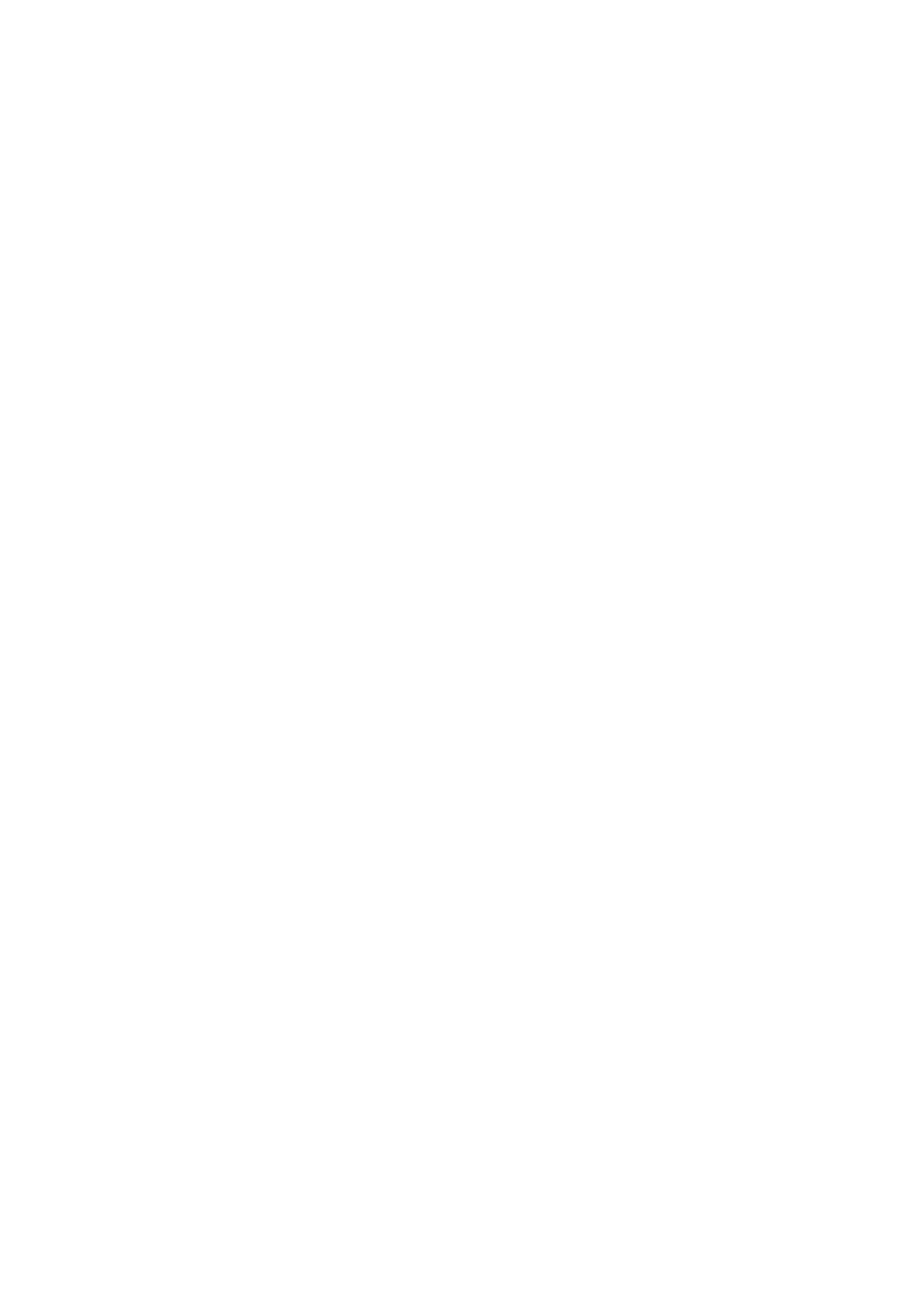# **1. The Human Gut Microbiota and its Role in Attention Deficit Hyperactivity Disorder and Autism Spectrum Disorder**

Caspar Bundgaard-Nielsen<sup>1,2</sup>, Anne Sofie Hansen<sup>2,3</sup>, Marlene Briciet Lauritsen<sup>2,3</sup>, Peter Derek Christian Leutscher<sup>1,2</sup>, Mette Nyegaard<sup>4</sup>, Søren Hagstrøm<sup>1,2,5</sup>, Suzette Sørensen<sup>1,2</sup>

- 1. Centre for Clinical Research, North Denmark Regional Hospital, Hjoerring, Denmark
- 2. Department of Clinical Medicine, Aalborg University, Denmark
- 3. Department of Child and Adolescent Psychiatry, Aalborg University Hospital, Denmark
- 4. Department of Biomedicine, Aarhus University, Denmark
- 5. Department of Pediatrics, Aalborg University Hospital, Denmark

### **Background**

More than 1000 bacterial species reside in the human gut. Together with viruses and fungi these bacterial species constitute the gut microbiota. Besides affecting gastrointestinal functions, components of the gut microbiota have been implicated in neurological functions and development. This microbiota gut-brain-axis has been linked to autism spectrum disorder (ASD). In addition, several lines of evidence indicate an association between imbalance of the gut microbiota and the development of attention deficit hyperactivity disorder (ADHD). However, the link between bacterial composition of the gut and neurodevelopmental disorders are still poorly investigated.

#### **Methods**

To investigate the association between gut microbiota and ASD/ADHD, we will collect stool and blood samples from 100 children with ADHD, 50 children with ASD, 50 children with co-occurring ADHD and ASD, and 100 siblings without ASD and ADHD. Bacterial DNA will be extracted from stool samples, and the bacterial composition analyzed using Illumina sequencing of the 16S rRNA gene. To investigate possible mechanisms by which the microbiota influence neurodevelopment, we will investigate leakage of the bacterial product lipopolysaccharide (LPS) from gut to blood, and subsequent changes in inflammatory cytokines. Finally, altered resting cortisol levels will be measured in urine. All findings will be correlated to epigenetic markers of altered gastrointestinal development, and to single nucleotide polymorphisms (SNPs) associated with ASD and/or ADHD.

### **Outcome**

This study will describe the bacterial compositions associated with ADHD and ASD in children. We aim at providing a deeper insight in how specific bacterial compositions in the gut may influence neurodevelopmental disorders in children.

 $\rm \acute{\text{n}}$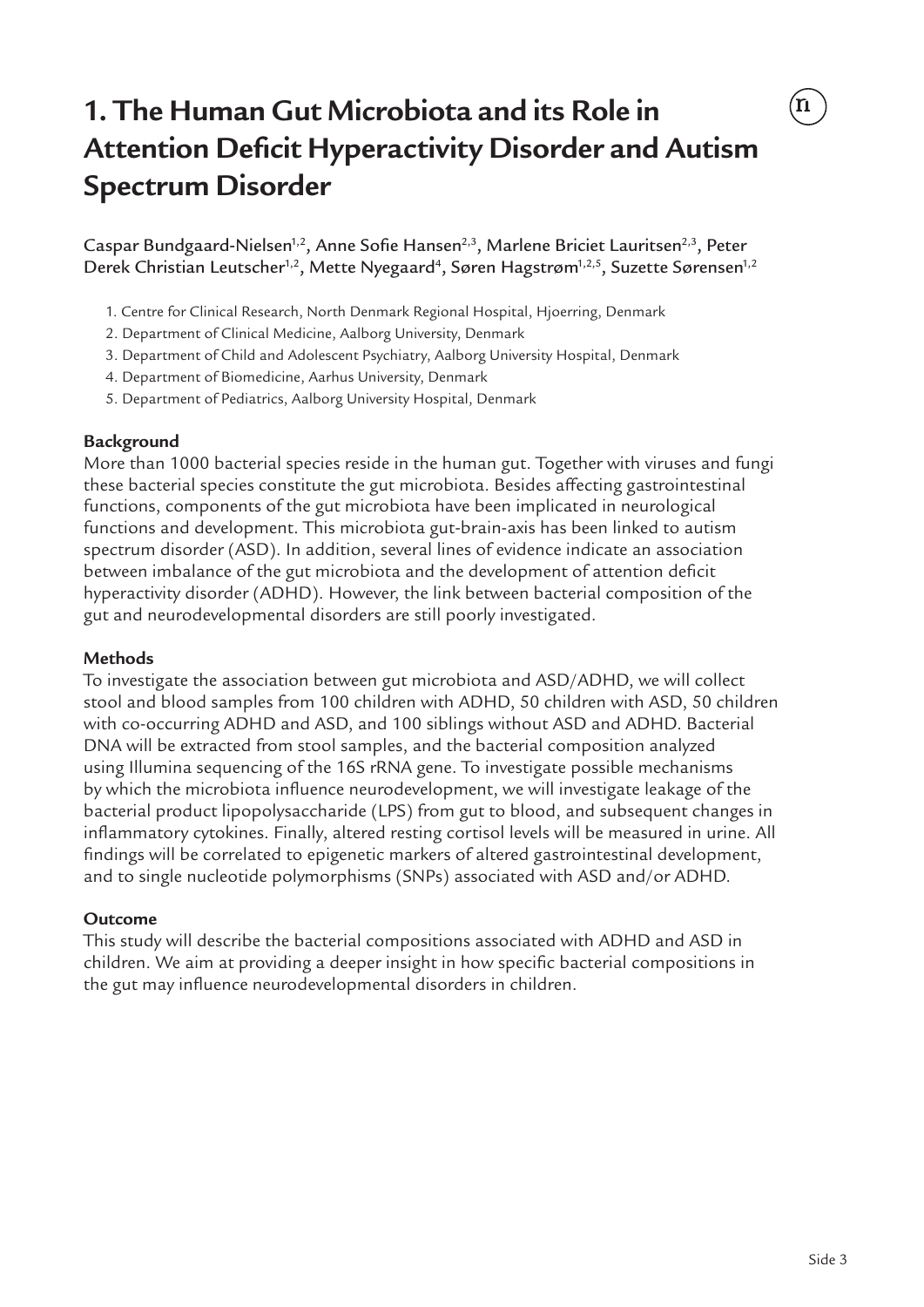### **2. CT Scan Referral Redundancy in the North Denmark Region - A Retrospective Study**

Thomas Hessellund 1,2,3, Bjarne B. Madsen <sup>4</sup>, Trine Jensen<sup>2,3</sup> Morten Vuust <sup>5</sup>, Peter D. C. Leutscher<sup>2,3</sup>

- 1. Department of Radiology, North Denmark Regional Hospital, Hjoerring, Denmark
- 2. Centre for Clinical Research, North Denmark Regional Hospital
- 3. Department of Clinical Medicine, Aalborg University, Denmark
- 4. School of Radiography, University College of Northern Denmark, Aalborg University, Denmark
- 5. Department of Radiology, North Denmark Regional Hospital, Frederikshavn, Denmark

### **Background**

A tendency towards an increase in performance of CT scans has been observed in Denmark during the last two decades. In the North Denmark Region, the number of annual CT scans as augmented years from 45,203 in 2007 to 103,950 in 2016. The number of patients in Denmark being exposed to  $\geq 20$  CT scans annually was 40 in 2005 in comparison to 650 in 2011. A Swedish study from 2009 showed that 20 % of all CT scans were evaluated being redundant. The aim of this planned study is to determine the prevalence of redundant CT scans in the North Denmark Region.

### **Methods**

The study investigated all abdominal scans (SKS coded UXCD) being performed in Region North Denmark in the period of November 1<sup>st</sup> 2014 until February 28<sup>th</sup> 2016.

### **Outcome**

Data from a total of 47,686 CT scans in 27,633 patients representing the 16 months study period have been extracted from the BI Unit. In the key study population 5850 patients, a CT scan was performed minimum of two times within the eight-weeks interval. Further analytic work is now ongoing to be reported subsequently. We expect that our study will contribute with important new information regarding the prevalence of redundant CTscans, which will provide a unique opportunity to evaluate on how the number redundant CT-scans can be diminished in order to save financial expenditures and other health resources. Furthermore, to reduce the risk of potential irradiation induced cancer.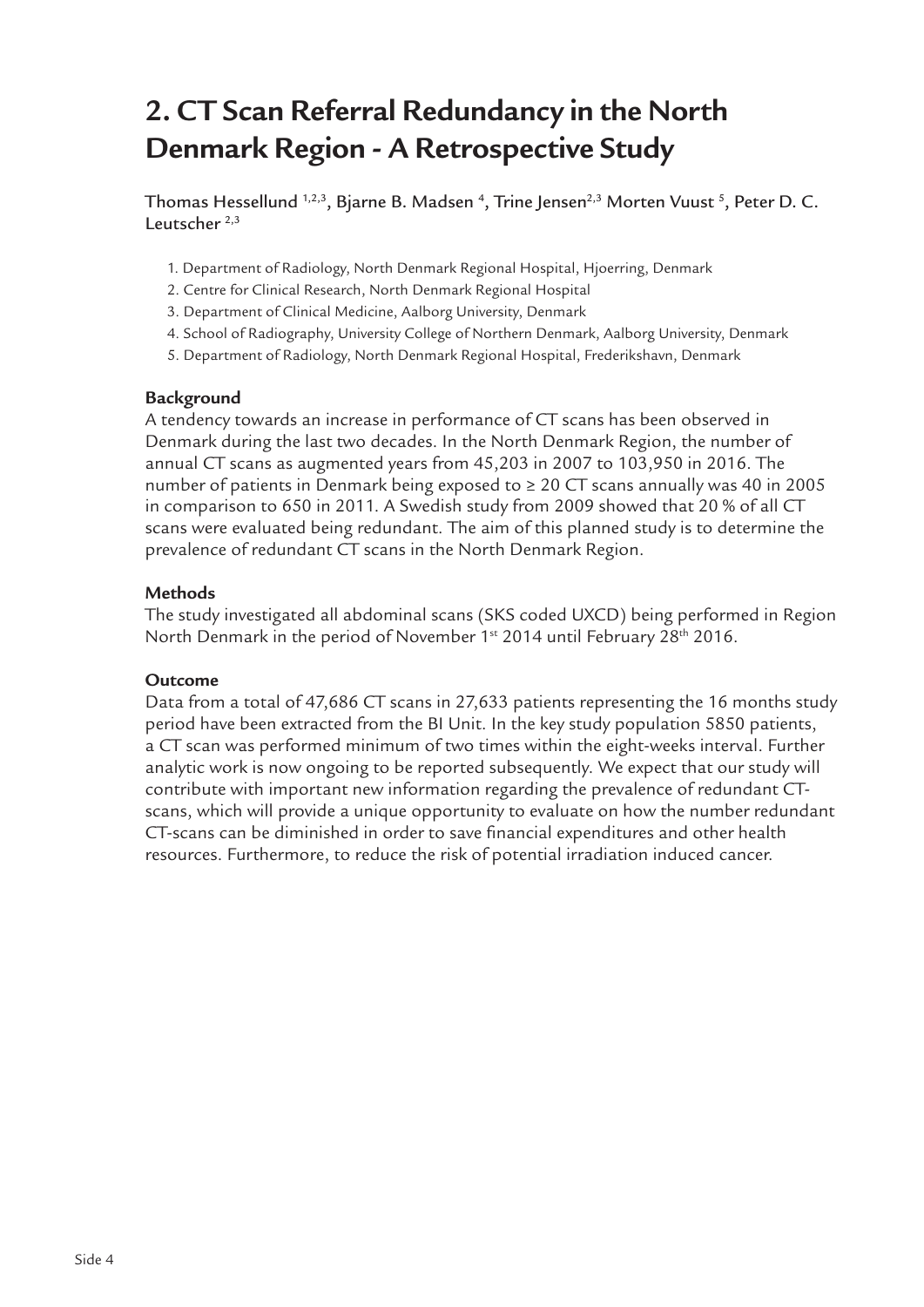### **3. Characterization of the Gut Microbiome in Newly Diagnosed Patients with Depression**

Julie Kristine Knudsen<sup>1, 2, 3</sup>, René Ernst Nielsen<sup>2, 4</sup>, Simon Hjerrild<sup>5</sup>, Peter Leutscher<sup>1, 2</sup>, Gregers Wegener<sup>3</sup>, Suzette Sørensen $^{1, 2}$ 

- 1. Centre for Clinical Research, North Denmark Regional Hospital, Hjoerring, Denmark
- 2. Department of Clinical Medicine, Aalborg University, Denmark
- 3. Translational Neuropsychiatry Unit, Aarhus University, Denmark
- 4. Department of Psychiatry, Aalborg University Hospital, Denmark
- 5. Institute of Clinical Medicine –Psychosis Research Unit, Aarhus University, Denmark

### **Background**

The last decades have seen major advances in characterization of depression as a multifactorial disease involving both psychiatric, neurologic, immunological, endocrine and infectious causes and effects. Recently, the gut microbiota has emerged as a newly founded theory of depression development, maintenance and treatment-resistance. As antidepressants have antimicrobial properties, there is a necessary demand for a study aimed at characterizing the gut microbiota in treatment-naïve patients newly diagnosed with depression.

#### **Methods**

The microbiotic state of gut bacteria in patients with depression are characterized by 16S rRNA gene mapping. We believe the composition to result in pathologic interactions with the intestinal epithelium, which are evaluated by purifying human proteins impenetrable to the gut wall from faecal samples. The immune profile altered by dysbiotic features will be mapped by multiplexing several relevant cytokines. The increase in bacterial metabolites is believed to result in neuroinflammation. Preclinical studies are conducted by transplanting donor material into rats to confirm the clinically observed profiled of the clinical subjects, as well as further characterization of intestinal epithelium protein expression and neuroinflammation.

### **Outcome**

We expect the clinical studies to confirm the standing hypothesis of gut dysbiosis in patients developing depression, as well as lay the foundation for a broader understanding of treatment-resistance. The preclinical studies will expand the knowledge of associative factors in depression, which can be utilized in the development of alternative treatments of depression, such as augmentation of antidepressants with probiotics, faecal microbiota transplantation for optimal treatment efficacy, or other forms of bacteriotherapy.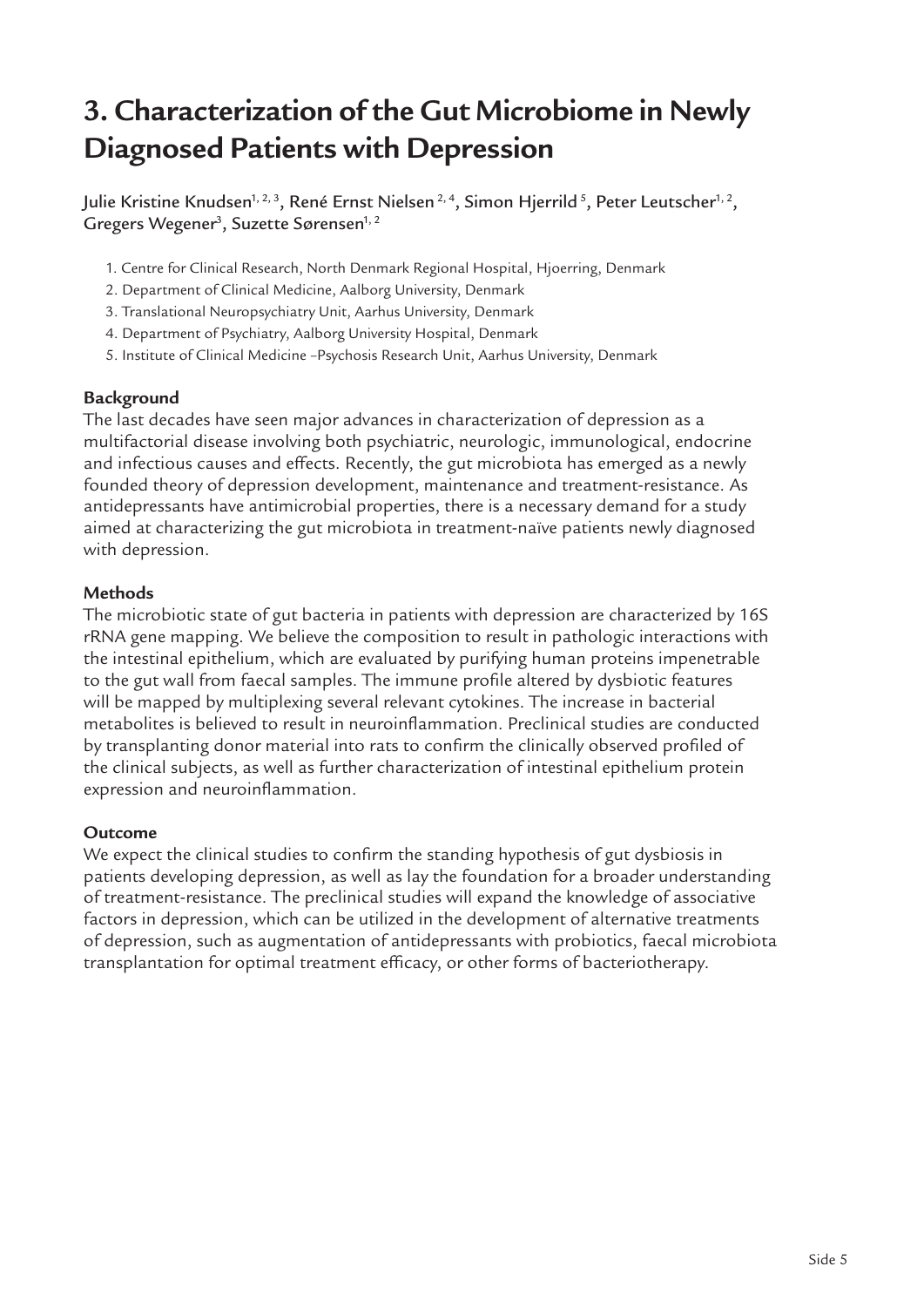### **4. The Effects of High-Intensity Interval Training on Obesity-related Complications and Inflammation in Children and Youth**

Theresa Stjernholm<sup>1-4</sup>, Ryan Godsk Larsen<sup>s</sup>, Jens-Christian Holm<sup>4,6,7</sup>, Søren Hagstrøm<sup>1-3</sup>

- 1. Centre for Clinical Research, North Denmark Regional Hospital, Hjørring, Denmark
- 2. Department of Clinical Medicine, Aalborg University, Denmark
- 3. Department of Pediatrics, Aalborg University Hospital, Denmark
- 4. The Childrens Obesity Clinic, Department of Pediatrics, Copenhagen University Hospital, Holbæk
- 5. Department of Health Science and Technology, Aalborg University, Denmark
- 6. Department of Clinical Medicine, Copenhagen University, Denmark
- 7. The Novo Nordisk Foundation Center for Basic Metabolic Research, University of Copenhagen, Denmark

### **Background**

In Denmark, the prevalence of overweight among children is 15-20% and obesity 5 %. Complications to obesity include among others pre-diabetes, dyslipidaemia, and fat accumulation in liver and muscles arise already in childhood. In adults, studies indicate that exceeding the fat deposition capacity in subcutaneous adipose tissue causes diseased adipose tissue (lipotoxicity), leading to a cascade of ectopic fat deposition, insulin resistance, low-grade inflammation and endothelial dysfunction. In the proposed project, we will investigate the pathological mechanisms of excess fat deposition in children with obesity and the reversibility hereof via high-intensity interval training (HIIT) and lifestyleintervention (The Children's Obesity Clinic Treatment, TCOCT).

### **Methods**

Fifty children with obesity will be randomised to either 3 months of HIIT and TCOCT or TCOCT alone, followed by 9 months of TCOCT. At baseline, after 3 months and 12 months, MR-images, blood sample analysis including extracellular vesicles, proinflammatory cytokines, insulin and glucose, and urinary markers of oxidative stress will be performed. Twenty-five normal weight children will undergo the same investigations at baseline only.

### **Outcome**

In the children with obesity we expect to see a) more ectopic fat deposition in liver and muscles b) Lower insulin sensitivity, higher serum concentrations of pro-inflammatory cytokines and higher urinary markers of oxidative stress c) Lower muscle-mitochondrial function and endothelial dysfunction, all compared to children with normal weight. We expect that HIIT in combination with TCOCT improves these metabolic complications more than TCOCT alone after 3 months of HIIT and that these changes are maintained 1 year after baseline.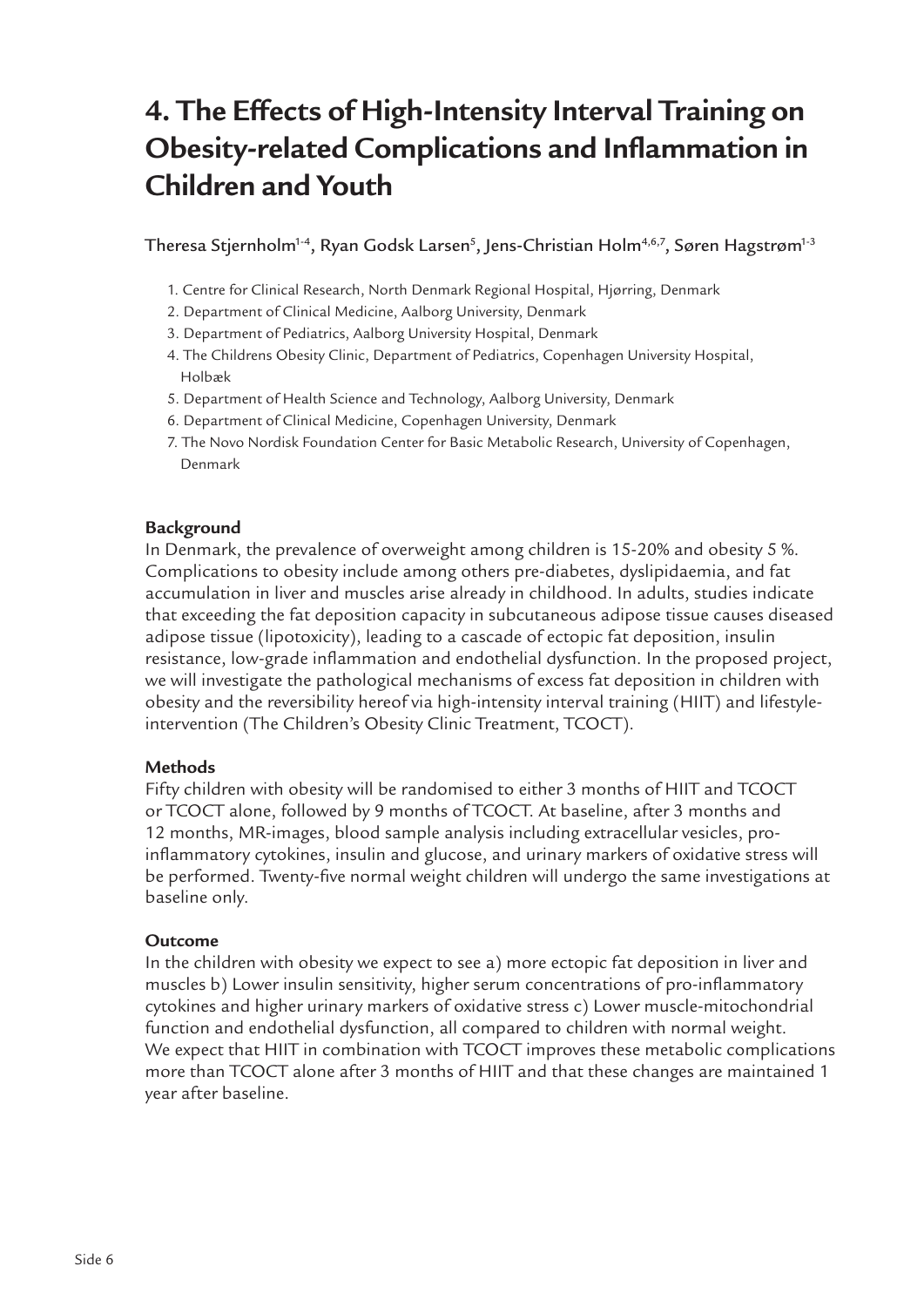# **5. Uncertainty in Classification of Death Resulting from Myocardial Infarction – An Analysis of Regional Variation in Incidence and Diagnostic Support for Fatal Myocardial Infarction**

Majbritt Tang Svendsen<sup>1,2,3</sup>, Regitze Kuhr Skals<sup>4</sup>, Rikke Nørmark Mortensen<sup>4</sup>, Henrik Bøggild<sup>s</sup>, Kristian Kragholm<sup>4</sup>, Steen Møller Hansen<sup>4</sup>, Signe Juel Riddersholm<sup>4</sup>, Gitte Nielsen<sup>1</sup> & Christian Torp-Pedersen<sup>5</sup>

- 1. Department of Cardiology, North Denmark Regional Hospital, Hjoerring, Denmark,
- 2. Centre for Clinical Research, North Denmark Regional Hospital, Hjoerring, Denmark
- 3. Department of Clinical Medicine, Aalborg University, Denmark
- 4. Unit of Epidemiology and Biostatistics, Aalborg University Hospital, Denmark**,**
- 5. Public Health and Epidemiology Group, Department of Health Science and Technology, Aalborg University, Denmark.

### **Background**

Usefulness of mortality statistics relies on the reliability of death certification. However, diagnosing the causal sequence of death is not simple. We examined diagnostic support for fatal AMI and investigated its possible association to geographic variation in death from AMI.

### **Methods**

By use of nationwide registers, we identified residents recorded with AMI as the underlying cause of death. Individual-based comparison of death certificates with patient records and claimed prescriptions were used to identify diagnostic support for AMI. Uncertainty in AMI diagnosis was used to explain spatial patterns in fatal AMI at a regional level. All rates were adjusted for age. We used multinomial logistic regression to compare factors related to AMI.

### **Results**

The primary analysis included 36,669 residents recorded with AMI as cause of death, of whom 12,827 (35%) lacked diagnostic support for fatal AMI. Age-adjusted mortality rate ratios (MRR) showed that fatal AMI cases without supportive data were associated with major geographical variation in death from AMI, with MRR of regions varying from 1.16 (95%CI:1.02;1.31) to 1.62 (95%CI:1.43;1.83). Fatal AMI outcome without supportive data were significantly associated with younger age at death (76.2, SD: 13.3 years), fewer cardiovascular related comorbidity and death outside hospital (*P*>0.0001). Adjusted multinomial analysis, stratified on place of death, revealed significant geographical variation in fatal AMI cases occurring outside hospital [OR: 1.16 (95%CI:1.06;1.26) 1.49. (95%CI:1.94;2.27)]. No geographical differences in fatal AMI cases in hospital were observed [OR:0.96 (95%CI:0.85;1.07) 1.16 (95%CI:1.09;1.29)].

### **Conclusions**

There is major regional variation associated with recording cause of death from a myocardial infarction. This variation is mostly derived from cases without supportive evidence.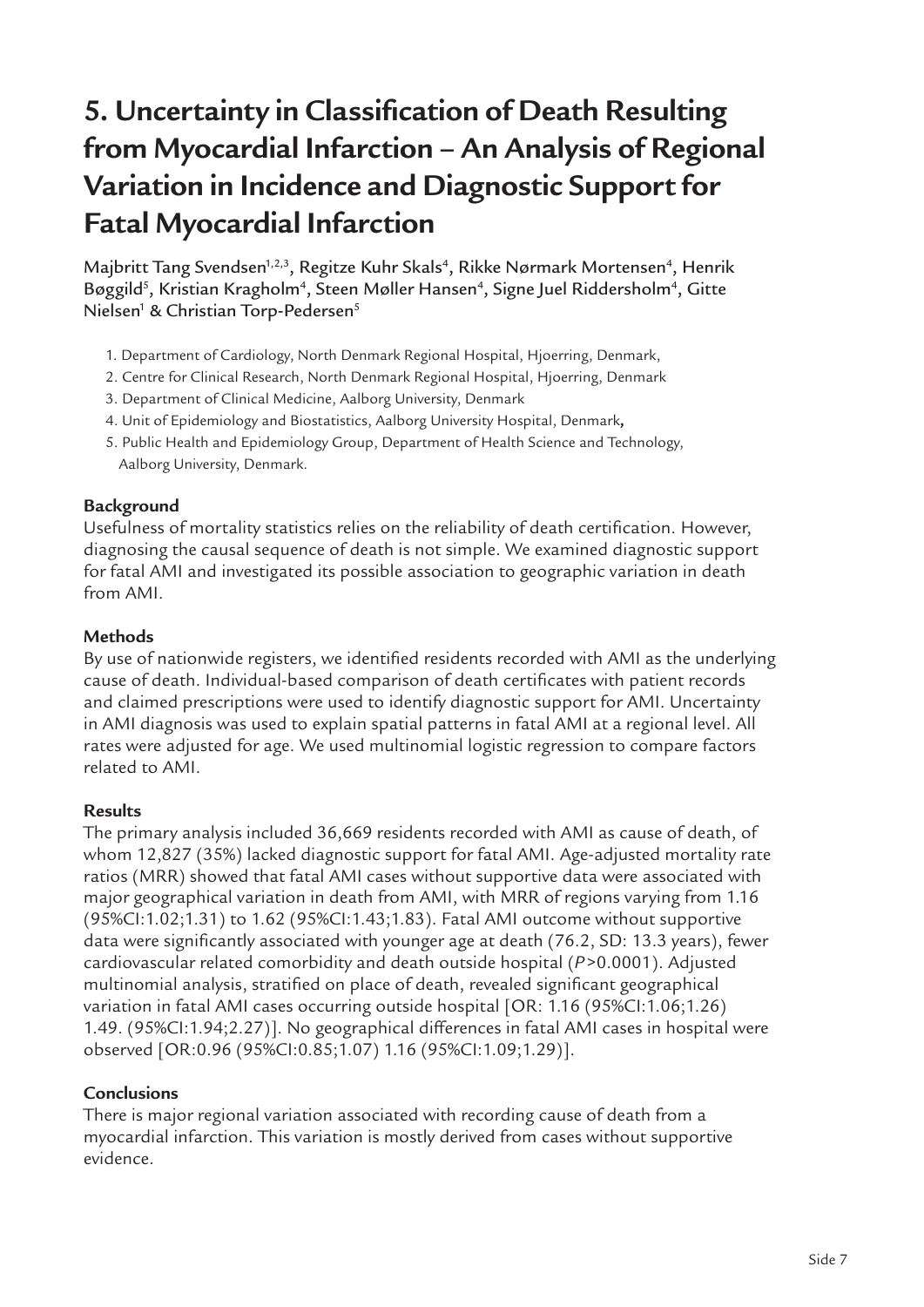### **6. The Role of Human Papillomavirus in Vulvar Cancer and Head and Neck Cancers**

Annemarie Brusen Villadsen<sup>1,2</sup>, Jan Blaakær<sup>3</sup>, Brage Storstein Andresen<sup>4</sup>, Suzette Sørensen $1,2$ 

- 1. Centre for Clinical Research, North Denmark Region Hospital
- 2. Department of Clinical Medicine, Aalborg University
- 3. Department of Obstetrics and Gynecology, Odense University Hospital and Research Unit of Obstetrics and Gynecology, Department of Clinical Research, University of Southern Denmark
- 4. Department of Biochemistry and Molecular Biology, University of Southern Denmark

#### **Background**

Human Papillomavirus (HPV) is linked to development of cancer. HPV-16 and HPV-18 are known to cause cervical cancer, constituting the basis of HPV vaccine development. Additionally, HPV has been found in other anogenital cancers and head and neck cancer, including vulvar, vaginal, penile, anal, and oropharyngeal cancer.

We have previously detected HPV-33 in 19% of HPV positive vulvar cancer or vulvar dysplasia cases, which is a much higher number than known from cervical cancer (~4%). In addition, from the literature it appears that HPV-33 is also found with high prevalence in head and neck cancer, which mainly affects men. Together this points to HPV-33 probably playing a much larger role in cancer development than previously believed. The background for this selective tissue tropism is unknown. We therefore aim to study the biology of HPV-33 – in particular on how the virus expresses its genes in different cancers and tissue types.

#### **Methods**

A systematic review of publications addressing the prevalence of HPV-33 will be conducted to investigate the impact of HPV-33 in HPV related cancers. Clinical cancer samples and cancer cell lines will be used to study the regulation of HPV-33 gene expression.

#### **Outcome**

Results from this study will provide us with a better understanding of the biology of HPV-33 in different cancers and tissue types, which in the future can lead to a better management of HPV dependent cancers. This furthermore raises a question about, whether prophylactic HPV vaccines containing HPV-33 should be offered to men. Currently, men is not included in the vaccination program.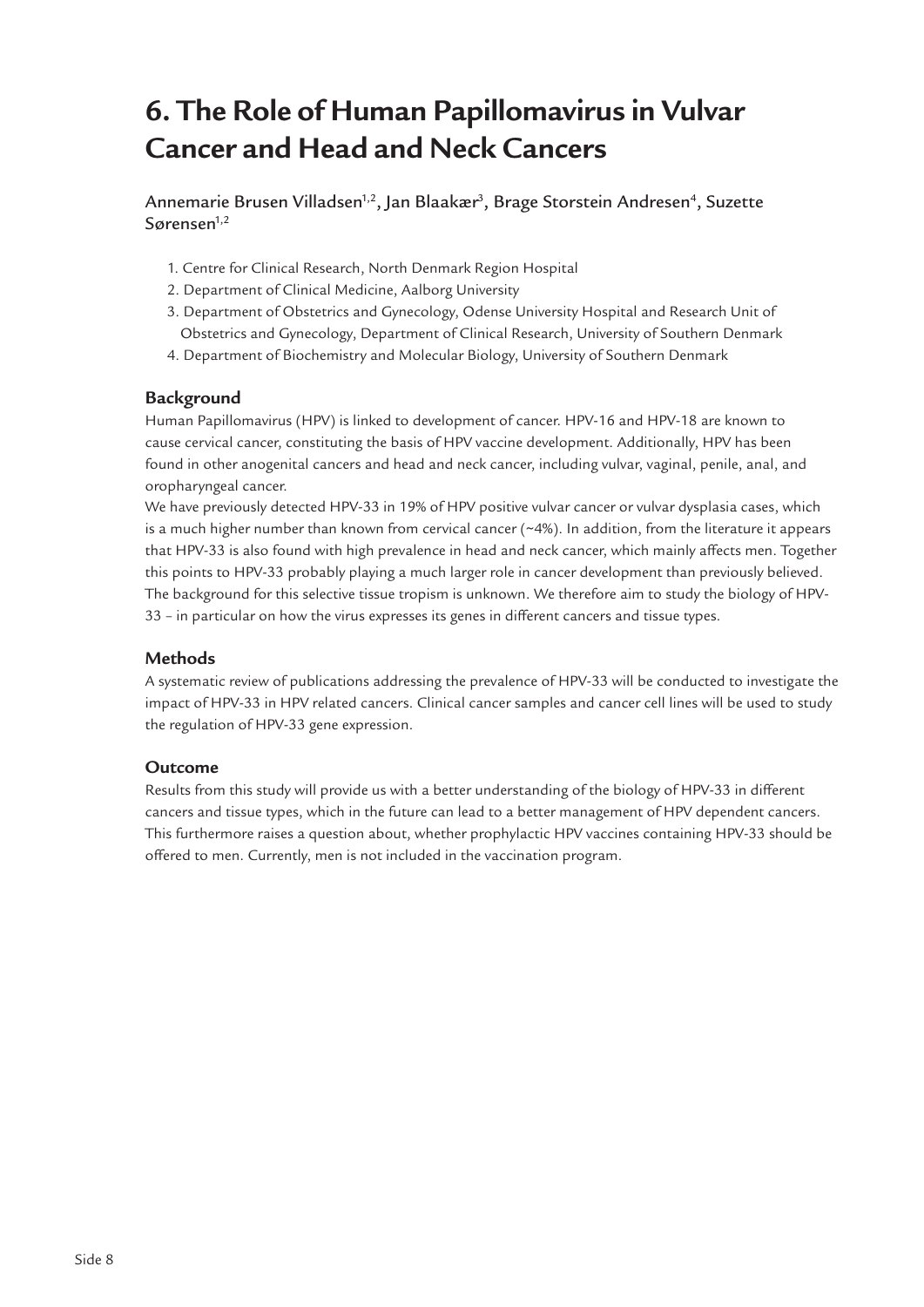# **7. Post-Intensive Care Syndrome (Pics) – A Prospective Study of Neuropsychiatric Manifestations in Patients 2 and 8 Months After Hospital Discharge**

Tilde Skovkær Withen Olesen<sup>1,2</sup>, Malgorzata Beata Pawlowicz-Dworzanska <sup>1</sup>, Kirsten Klostergaard<sup>2,3</sup>, Peter Derek Christian Leutscher<sup>2,3</sup> Mary Kruse<sup>1</sup>

- 1. Department of Anaesthesiology, North Denmark Regional Hospital, Hjoerring, Denmark
- 2. Centre for Clinical Research, North Denmark Regional Hospital, Hjoerring. Denmark
- 3. Department of Clinical Medicine, Aalborg University, Denmark

### **Background**

Long-term admission in an intensive care unit (ICU) is associated to physical and neuropsychiatric complications, such as depression, anxiety, PTSD, fatigue, polymyoand neuropathy and decreased quality of life, which is described as *Post Intensive Care Syndrome* (PICS). Risk factors involved in development of PICS are not fully known, but previous studies suggest that hypoxia, delirium, sedation, hypotension, hypoglycaemia and infection contributes to the condition. It is in our interest to study in which extend these neuropsychiatric complications are present in patients discharged from the ICU at a Danish regional hospital

### **Methods**

Patients aged 18 to 80 years with a history of ≥ 72 hours ICU admission was offered a consultation with a ICU specialist and a nurse, followed by a neuropsychiatric evaluation. Patients with known cerebral or neuropsychiatric disease were not included in the study.

### **Results**

The study is ongoing awaiting more patients to be included aiming at a study population of 24 patients. Preliminary findings show that the patients have several comorbidities. Patients with psychiatric comorbidities show a tendency to be more affected by depression, anxiety and PTSD, which is associated to a decrease in life quality following critical illness.

### **Conclusion**

The preliminary findings suggest that patients suffering from critical illness has persistent complications and therefore it is important to offer a follow-up session after submission. It is necessary to do further research of the complications and consequences of long term admission to the ICU.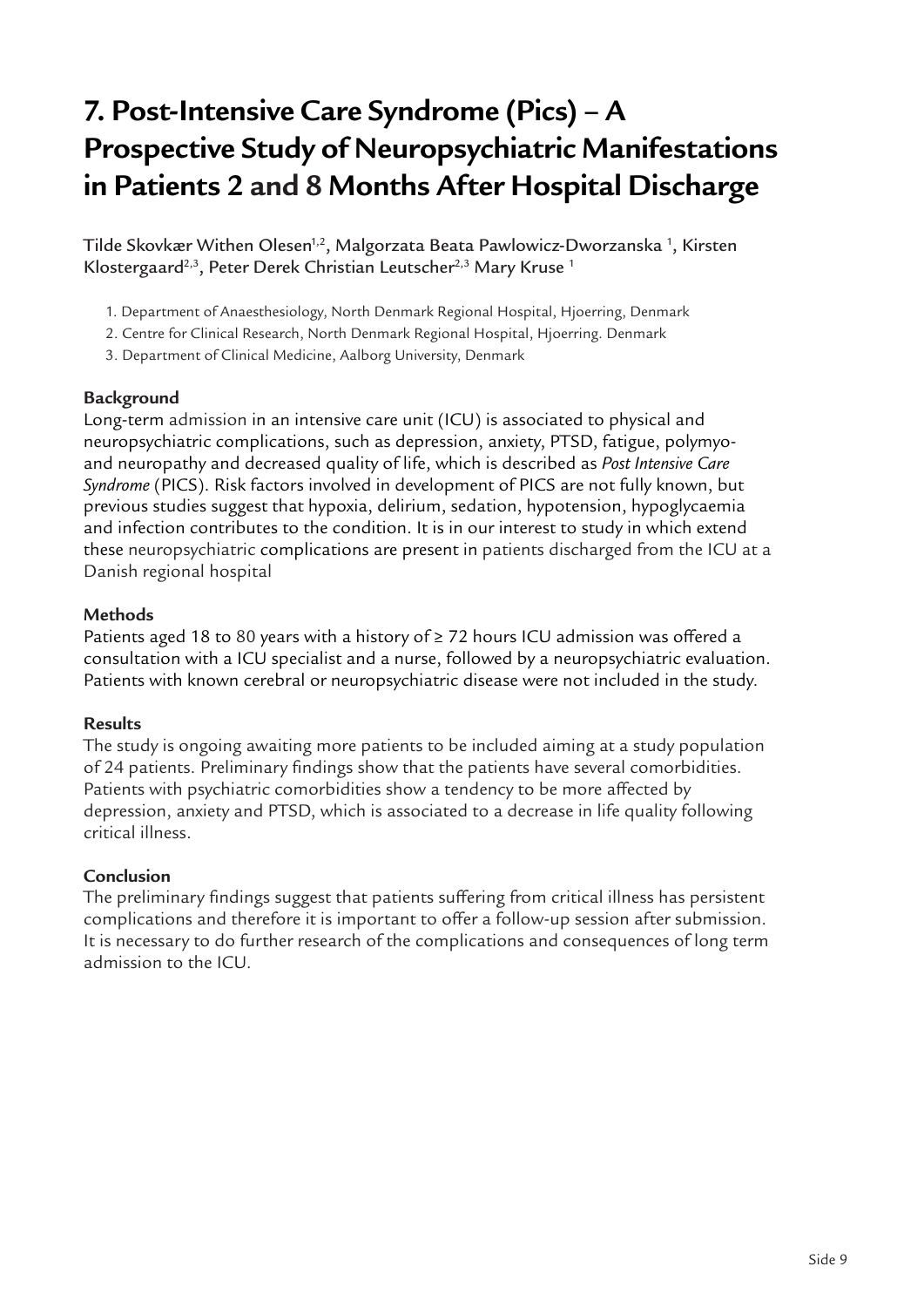## **8. Early Multidisciplinairy Screening of Dysphagia at Admission to the Emergency Department – A Pilot Study**

Line R. Sørensen<sup>1</sup>, Diana Sandager<sup>2</sup>, Anni Jørgensen<sup>1</sup>, Annette B.Christensen<sup>2</sup>, Marc Ludwig<sup>1</sup>, Peter Leutscher<sup>3,4</sup>, Dorte Melgaard<sup>2,3,4</sup>

- 1. Department of Emergency Medicine, North Denmark Regional Hospital, Denmark
- 2. Physio- and Occupational Therapy Department, North Denmark Regional Hospital, Denmark
- 3. Centre for Clinical Research, North Denmark Regional Hospital
- 4. Department of Clinical Medicine, Aalborg University, Denmark

### **Background**

Knowledge about effect of early dysphagia screening is limited. The aim of this study is to examine the prevalence of dysphagia in the Emergency Department (ED) population.

### **Methods**

This study included consecutively hospitalized patients in 10 days from 2pm-10pm at the ED of North Denmark Regional Hospital. The screening took place within 2 hours of admission. Inclusion criteria were any of the following: age ≥65 years, neurological disorders, alcoholism, COPD, pneumonia, dyspnoea, diabetes or unexplained weight loss. A nurse screened patients with a water test and with signs of dysphagia tested by an occupational therapist with the V-VST and the MEOF-II.

### **Results**

Of 140 eligible patients (56% male, median age 75 years) 95 (68%) were screened. It was impossible to screen 12 patients (9%) to limited time and 30 patients (21%) due to poor health condition and 5 patients (4%) declined participation. The prevalence of dysphagia in the study population was 16% (15 patients). Results from the water test were confirmed with V-VST and MEOF-II. In patients with lung related diseases or circulatory diseases was the prevalence respectively 25% and 24%. Patients, not screened due to poor health condition, were tested during hospitalisation and the prevalence of dysphagia was 75% in this group of patients.

### **Conclusion**

The prevalence in ED patients was 16%. Patients transferred to other departments due to poor health condition had prevalence of 75%. It is possible to screen patients in the ED. The water test is a useful screening tool in an acute setting.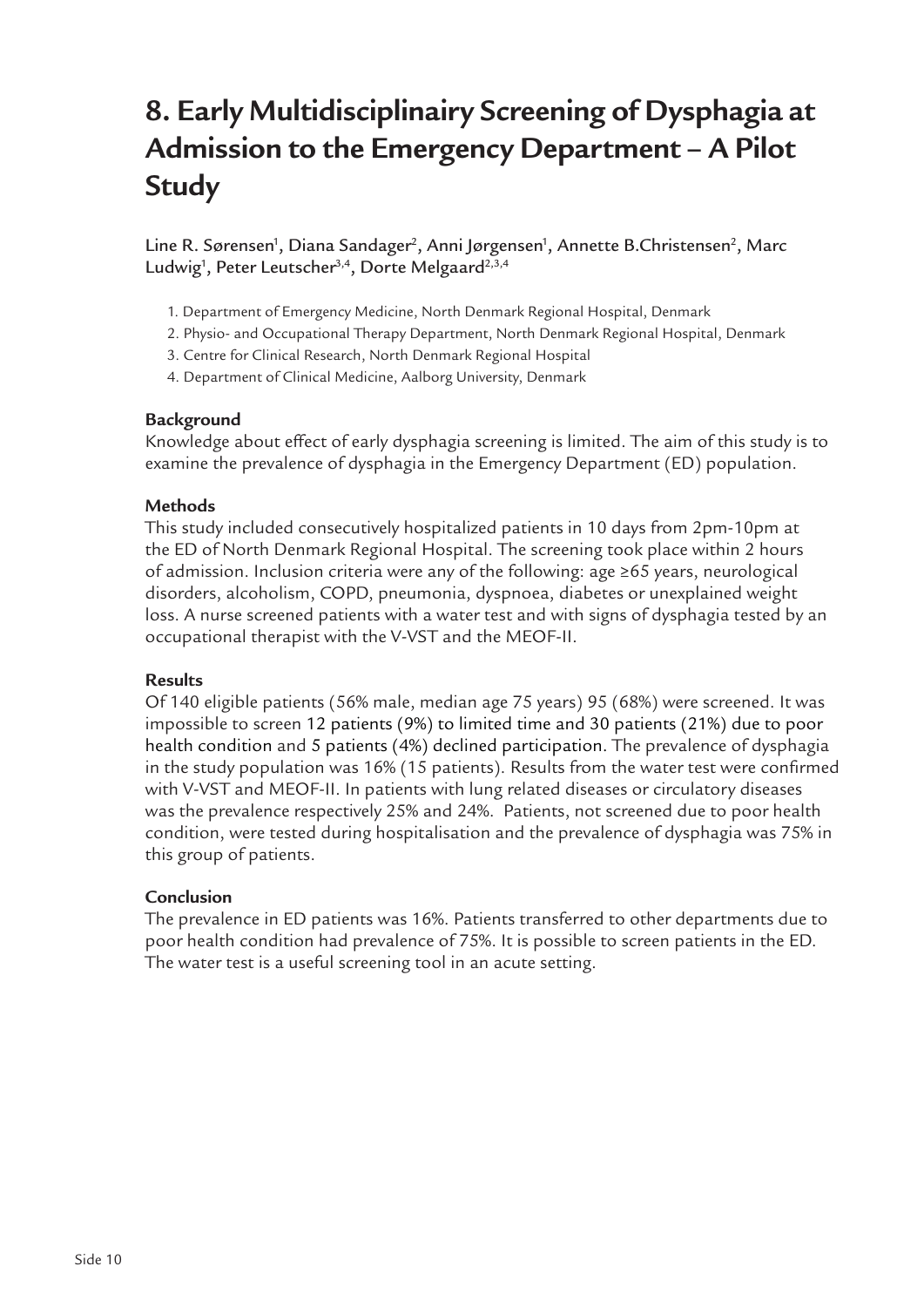# **9. Demmi as an Indicator for Rehospitalization in Acute Geriatric Patients**

Dorte Melgaard<sup>1,2,3</sup> Maria Rodrigo-Domingo<sup>4</sup>, Marianne Mørch<sup>5</sup>; Stephanie Byrgesen<sup>1</sup>

- 1. Physio- and Occupational Therapy Department, North Denmark Regional Hospital, Hjoerring, Denmark
- 2. Centre for Clinical Research, North Denmark Regional Hospital
- 3. Department of Clinical Medicine, Aalborg University, Denmark
- 4. Unit of Epidemiology and Biostatistics, Aalborg University Hospital, Denmark
- 5. Geriatric Department, North Denmark Regional Hospital

### **Background**

A low level of mobility is an important manifestation of illness in older people and a strong prognostic factor of declining health in geriatric patients. The De Morton Mobility Index (DEMMI) is developed to identify signs of physical decline, assist with goal setting and monitor recovery. The aim of this study is to assess the mobility in acute geriatric patients and characterize those rehospitalised within 30 days of discharge.

### **Methods**

Patients over 60 years of age hospitalized in the Department of Geriatric Medicine at the North Denmark Regional Hospital for at least 24 hours were tested with DEMMI.

### **Results**

246 patients participated (44% male, median age 83 years (70; 94)) in the study. The mean DEMMI score was 40. The two groups were statistically significantly different according to Barthel100, Chair stand test, admission time and discharge to nursing home. We found no significant differences regarding age, gender, comorbidity or hand strength. DEMMI scores were low (≤40) for 67% of the patients hospitalized due to dehydration and for 82% of the patients hospitalized due to reduction in food intake but we did not find a similar pattern in DEMMI scores for patients hospitalised with pneumonia, dyspnea, infections or pain.

The rehospitalisation rate within 30 days for patients with a DEMMI score ≤40 was 20% versus 23% for the group of patients with a DEMMI score >40.

### **Conclusion**

There is a relationship between low/high DEMMI score and Barthel-100 score, chair stand test, admission time, and discharge to nursing home.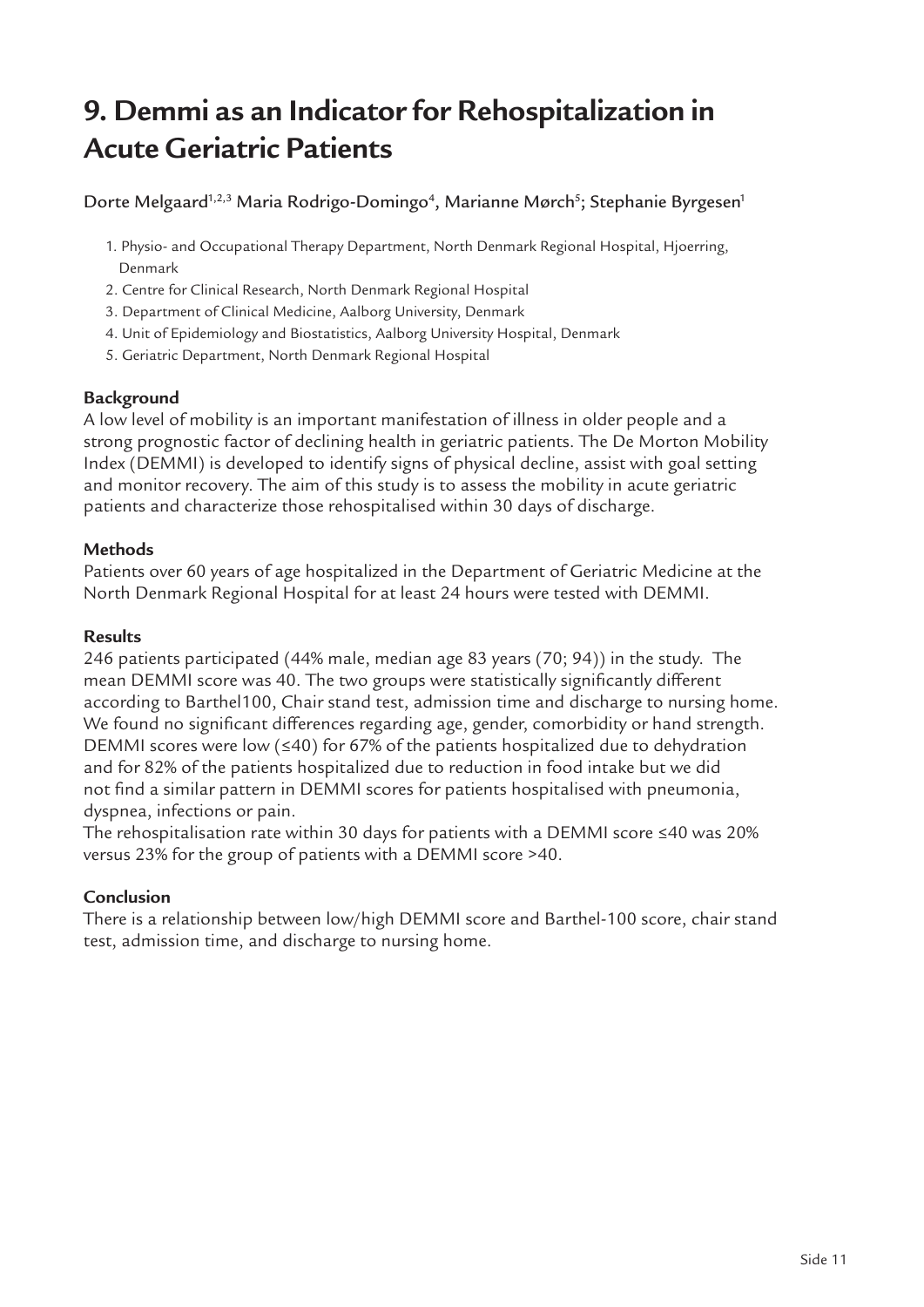### **10. Patient-Specific Musculoskeletal Modelling of Foot Orthotics Effect on Rheumatoid Arthritis Patients: Methodology**

Morten Bilde Simonsen<sup>1,2,3,4</sup>, Ketil Næsborg-Andersen<sup>5</sup>, Marcin Ryszard Kowalski<sup>6</sup>, Kim Hørslev-Petersen<sup>7</sup>, Michael Skipper Andersen<sup>4</sup>

- 1. Department of Health Science and Technology, Aalborg University, Denmark
- 2. Centre for Clinical Research, North Denmark Regional Hospital, Hjoerring, Denmark
- 3. Depart of Clinical Medicine, Aalborg University, Denmark
- 4. Department. of Mechanical and Manufacturing Engineering, Aalborg University, Denmark
- 5. Bandagist-Centret A/S, Haderslev, Denmark
- 6. Department of Rheumatology, North Denmark Regional HospitalHospital., Hjoerring, Denmark
- 7. King Christian 10th Hospital for Rheumatic Diseases, Graasten, Denmark

### **Background**

Over 85% of rheumatoid arthritis (RA) patients experience feet and ankle problems during the course of the disease. Persistent foot and ankle problems still occur after clinical remission is reached. With the intention to stabilize and align the foot, foot orthotics (FO) are commonly prescribed. A limitation of the previous literature on FO to treat RA is that it has focused exclusively on clinical outcomes of FO, while overlooking the biomechanical principles on which the rationales for FO is based.

### **Methods**

Four early stage RA patients were recruited for this study. A pair of FO was made for each patient using a weight bearing casting technique. Bone geometry was obtained from MRI images and segmented in Mimics. Motion capture was performed with an eightcamera setup with reflective markers together with three force plates. Patient-Specific Musculoskeletal models of each patient were developed using the AnyBody Modeling System.

### **Results**

This pilot study indicate that ankle, knee and hip joint resultant reaction forces are similar between the control and FO condition. Despite of this, a change in the different joint moments and muscle forces still occur.

### **Conclusion**

This pilot indicate that FO can alternate the internal loading. Therefore, this modelling and experimentally data based method is a promising tool to gain insight into how FO interventions affect joint loading and muscle activity. A larger scale study is planned to investigate the biomechanical differences between different types of FO. This knowledge can potentially contribute to development of better FO and improved clinical guidelines.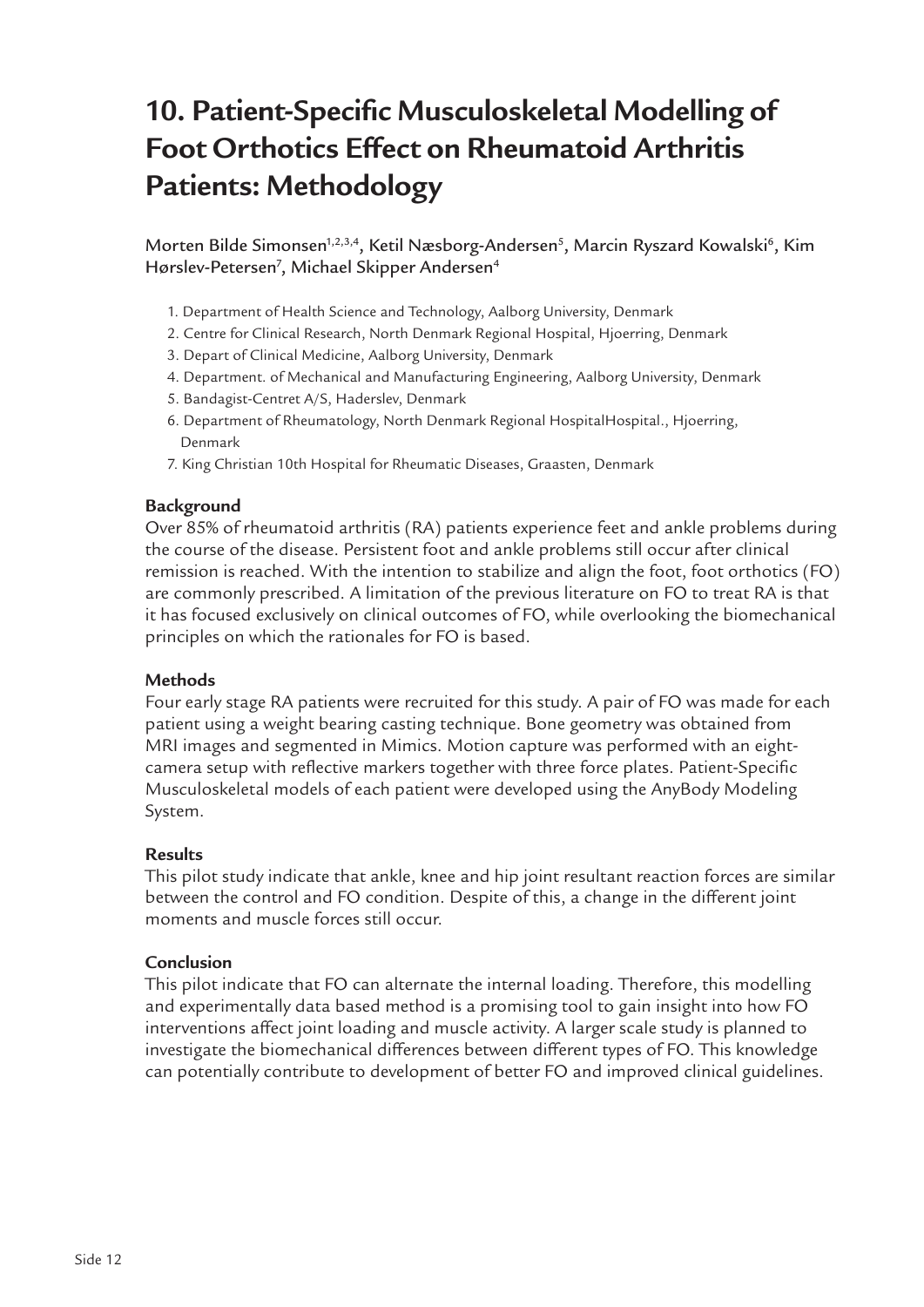### **11. Is Acid-base and Oxygenation Status Reflected by Triage Score?**

Mads Lumholdt<sup>1,2</sup>, Kjeld Damgaard<sup>1</sup>, Erika F. Christensen<sup>2</sup>, Peter Leutscher<sup>2,3</sup>

- 1. Department of Anesthesiology, North Denmark Regional Hospital, Hjoerring, Denmark
- 2. Department of Clinical Medicine, Aalborg University, Denmark.
- 3. Centre for Clinical Research, North Denmark Regional Hospital, Hjoerring, Denmark.

### **Introduction**

Triage is conducted in most Danish emergency departments (ED) upon admission of patients. In the majority of Danish ED's the Danish Emergency Process Triage (DEPT) system is utilized. Using the venous to arterial conversion (v-TAC) method venous blood acid-base and oxygen values are converted to arterial values. The aim of this study was to investigate the congruency between triage score and abnormal mathematically arterialised acid-base and oxygen values.

### **Method**

Patients admitted consecutively through the ED were included in this study. Patients were divided into four triage groups. Venous blood samples were obtained from all patients converted to arterial blood gas values using the v-TAC method. pH, pCO2, pO2, lactate, bicarbonate and base excess were compared to triage score in statistical analysis.

### **Results**

A total of 655 patients were included. Percentages of patients with abnormal acid-base and oxygenation values in the green, yellow, orange and red triage group were 23.4%, 30.3%, 32.3% and 51.7%, respectively. pH was approximately unchanged between groups. Between the red and green triage group a difference in pCO2 and lactate of 0.48 kPa and 0.82 mmol/L, respectively, was observed. Difference in pO2 was 7.69 kPa between the green and red triage group.

### **Conclusion**

Overall a congruency between triage group and abnormal acid-base and oxygenation values was observes. pCO2, and pO2 and lactate revealed consistency in severity mean values in accordance to the four triage groups. The possibility of improved triage group allocation with combined triage process and blood gas values should be considered in future studies.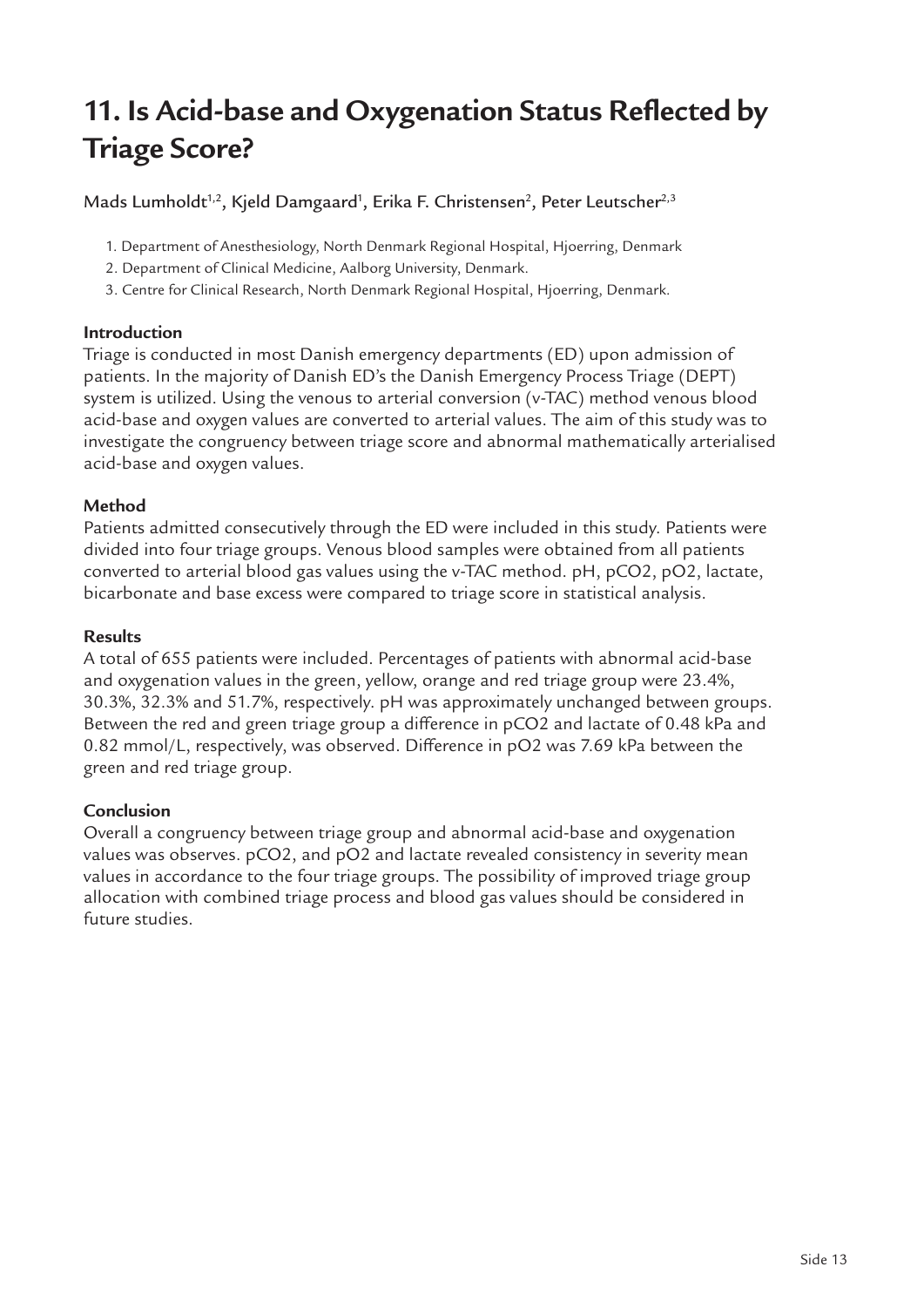### **12. Quality of Life and Sexuality on Danish Women with Lichen Sclerosus.**

Gitte Vittrup<sup>1,2,3</sup>, Lisbeth Mørup<sup>1,4</sup>, Tina Hejlesen<sup>1</sup>, Doris Elsebeth Jensen<sup>1</sup>, Birgitte Schantz Laursen<sup>3,5</sup>, Dorte Melgaard<sup>6,7</sup>

- 1. Clinic for Surgery, Women and Child diseases, North Denmark Regional Hospital, Hjoerring, Denmark
- 2. Sexological Outpatient Clinic, North Denmark Regional Hospital, Hjoerring, Denmark
- 3. Sexological Centre, Aalborg University Hospital, Denmark
- 4. Clinic for Women- and Child Diseases and Urology, Aalborg University Hospital, Denmark
- 5. Sexological Research Centre, Aalborg University, Denmark
- 6. Centre for Clinical Research, North Denmark Regional Hospital, Hjoerring, Denmark
- 7. Department of Clinical Medicine, Aalborg University, Denmark

### **Background**

Lichen sclerosus (LS) is an unrecognized and misdiagnosed chronic autoimmune skin disease mainly in the anogenitale area. The condition occurs primarily in prepuberts girls and in peri- and postmenopausal women. LS often results in a significant change in the woman's vulva, characterized by anatomical changes as well as narrowing of vagina entrance. The prevalence and etiology is unknown, but in up to 17% of cases, a hereditary factor is seen. In 6 months, 299 patients were diagnosed with LS in North Denmark Regional Hospital. A few studies describe how LS affects women's everyday life, quality of life (QoL) and sexuality.

### **Purpose**

identify which problems women with LS may experience in their everyday life evaluate the quality of life and sexuality of women diagnosed with LS treated by a gynecologist, a nurse and clinical sexologist versus women with LS treated by a gynecologist and nurse uncover the health-economic consequences of the two different treatments

### **Methods**

A randomized intervention on 144 patients either with a gynecologist, a clinical sexologist and a nurse or usual care with a gynecologist and a nurse. The intervention group will be diagnosed and treated by the gynecologist, 6-8 interventions with the clinical sexologist and a follow up by the nurse after 3 months. To measure the QoL and sexuality, the women fill out the Dermatology and QoL Index and the Female Sexual Function Index. Health economy will be measured with EQ-5D before intervention and after 6 months.

### **Outcome**

Result will be presented in 2019.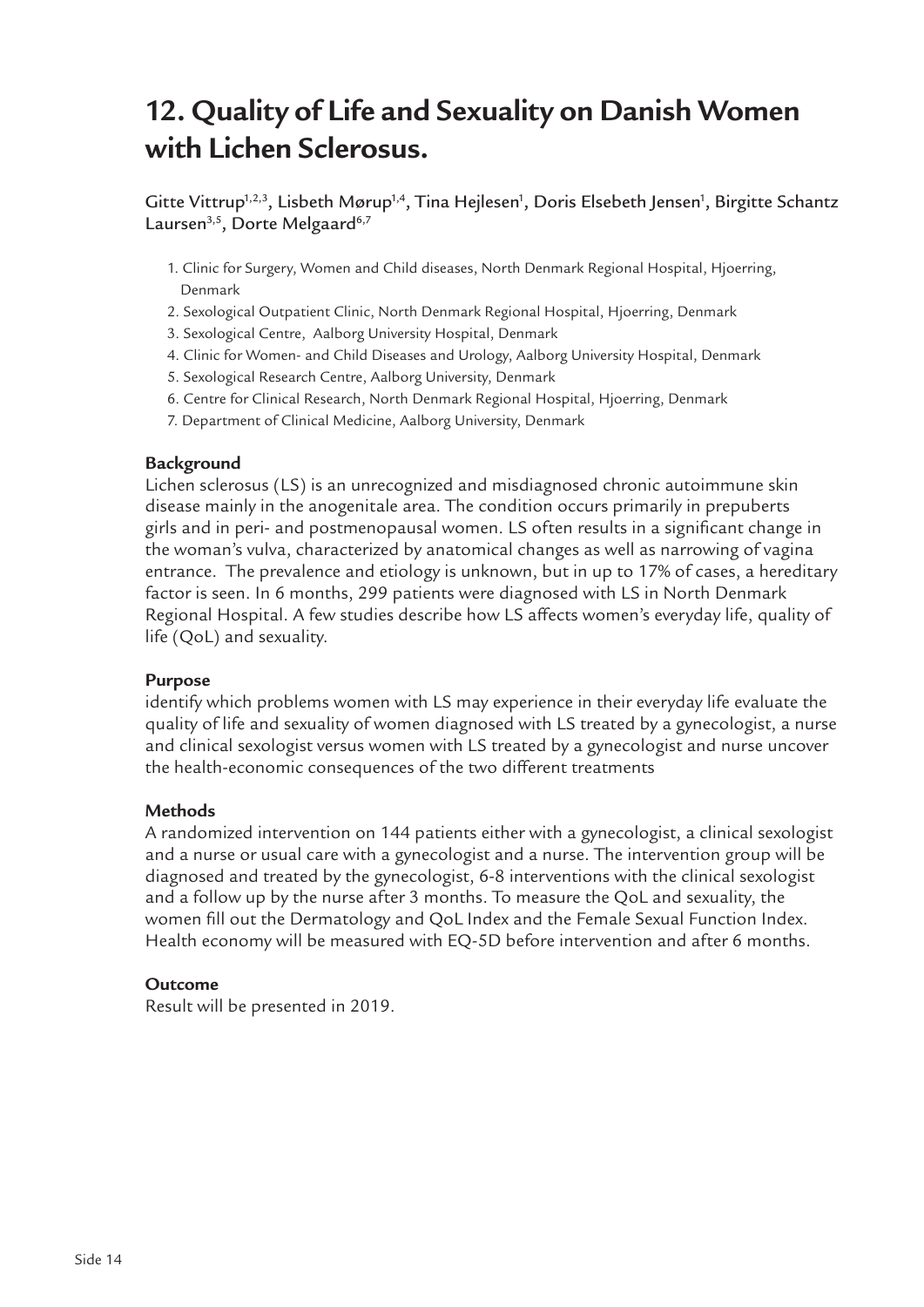# **13. Brain State Dependent Peripheral Nerve Stimulation Promotes Neuroplasticity and Improves Functional Recovery in the Sub-acute Phase of Stroke**

Natalie Mrachacz-Kersting<sup>1</sup>, Andrew J.T. Stevenson<sup>1</sup>, Helle R. M. Jørgensen<sup>2</sup> ,Kåre Eg Severinsen3

- 1. Centre for Sensory-Motor Interaction (SMI), Department of Health Science and Technology, Aalborg University, Denmark
- 2. Neuro-Unit North, North Denmark Regional Hospital, Broenderslev, Denmark
- 3. Neurologisk Afdeling, Aalborg University Hospital, Denmark

### **Background**

An innovative Brain-Computer-Interface (BCI) system that empowers chronic stroke patients to control an artificial activation of their lower limb muscle through task specific motor intent has demonstrated significant functional improvements. In the current study it was applied to acute stroke patients.

### **Methods**

The system consists in detecting the movement-related cortical potential (MRCP) using scalp electrodes as the patient attempts to perform a dorsiflexion task. This is translated into the control command for an electrical stimulator to generate a stimulus to the nerve that innervates and thus activates the prime mover (tibialis anterior). This activation is precisely and individually timed such that the sensory signal arising from the stimulation reaches the motor cortex during its maximum activation due to the intention. Thirty pairings were performed in 12 sessions across 4 weeks. Outcome measures included the motor evoked potential and Fugl-Meyer scale for lower limb.

### **Results**

The intervention group significantly improved function with respect to a control group as assessed by the lower extremity Fugl-Meyer scale. All patients were able to perform the intervention with minimal training and very few repetitions, making this a feasible new efficient approach for restoration of motor function in stroke patients.

### **Conclusion**

Such few necessary applications of the protocol make it a unique approach in comparison to available techniques and paves the way for at home use devices.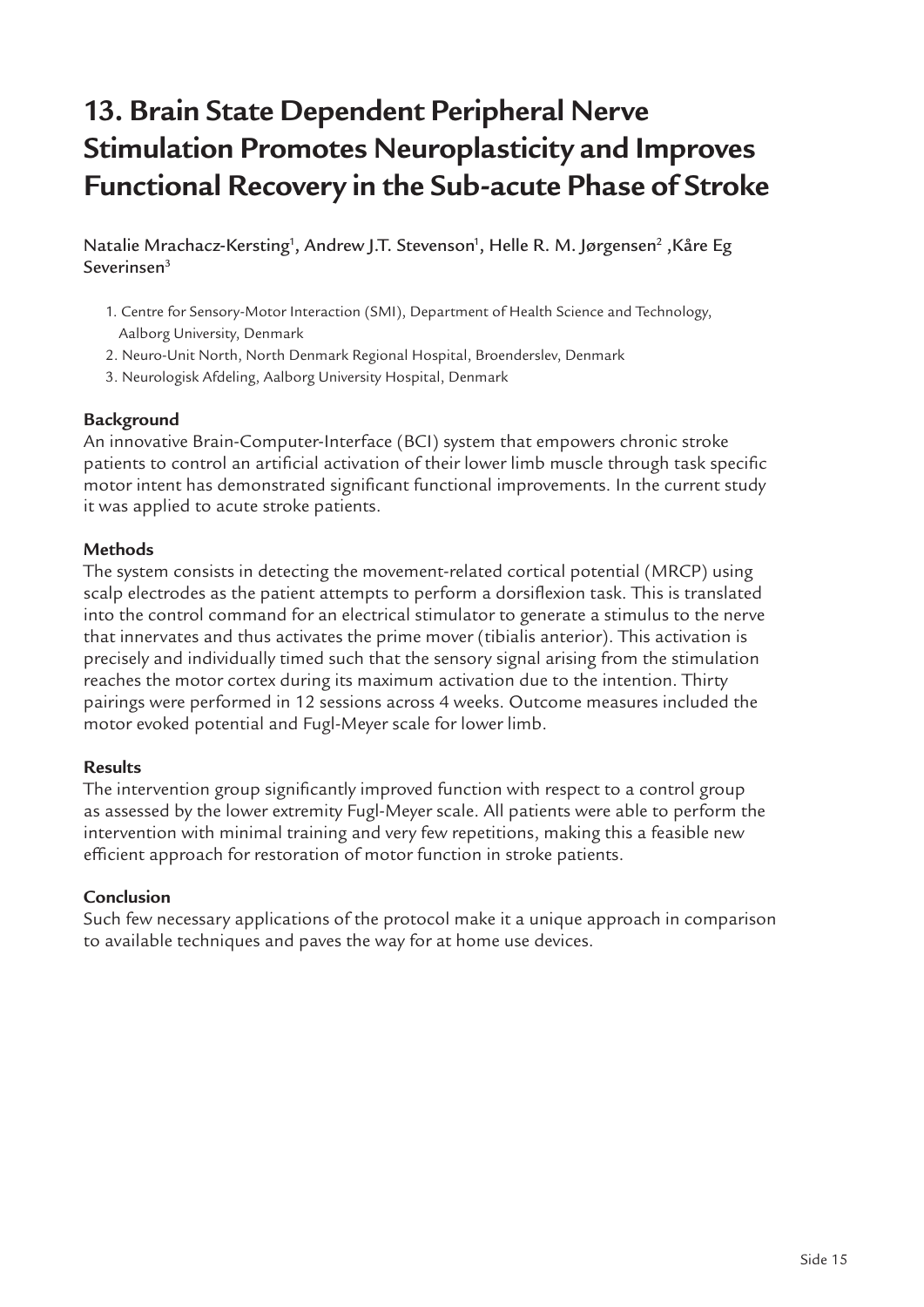### **14. Patient Satisfaction with Propofol Versus Midazolam for Sedation During Colonoscopy**

Karen Lyng<sup>1</sup>, Marianne Christensen<sup>1</sup>, Niels Gyldholm<sup>1</sup>, Jette Præstholm<sup>2</sup>, Niels-Erik Ribergaard<sup>2</sup>, Ellen Boelt<sup>1</sup>

- 1. Clinic of Surgery, North Denmark Regional Hospital, Hjoerring, Denmark
- 2. Clinic of anaesthesiology, North Denmark Regional Hospital, Hjoerring, Denmark

### **Background**

Colonoscopy investigates colonic symptoms and screen for cancer and polyps. A colonoscopy can be painful and uncomfortable experience and therefore it is relevant to find the ideal sedation.

The aim was to determine the patients' satisfaction with propofol or midazolam sedation both combined with rapifen. The secondary outcome was time required for performing the procedure, post procedure recovery and discharge time.

### **Methods**

203 patients were enrolled and randomised into a propofol group (PG) with 98 patients (mean age 57 years, 61% female) and a midazolam group (MG) with 105 patients (mean age 62 years, 58% female). Inclusion criteria: surgical outpatients' age ≥ 18 and referred to ambulant colonoscopy. Exclusion criteria: ASA classification > 3 and, patients who had both colonoscopy and gastroscopy at the same day. Patients and physicians/endoscopists completed a questionnaire right after examination. Collected data: age, gender, ASA class, VAS-score, patient satisfaction and willingness to undergo another colonoscopy. Physician's experience with the patient cooperation during the examination, procedure duration and discharge time.

### **Results**

VAS-score mean 2.3 in the PG and 4.4 in MG (p> 0.001). Mean rapifen dose 0.94 mg in PG versus 0.63 mg in MG (p>0.001). There were no significant difference in procedure time or discharge time. The physicians' experience with the patient cooperation during the procedure was very easy in PG 47 (48.0%) versus 34(32.4%) in MG.

### **Conclusion**

Propofol for sedation during colonoscopy for surgical outpatient's can lead to increased patient satisfaction, less pain during the procedure as well as an improved physicianpatient cooperation during the colonoscopy.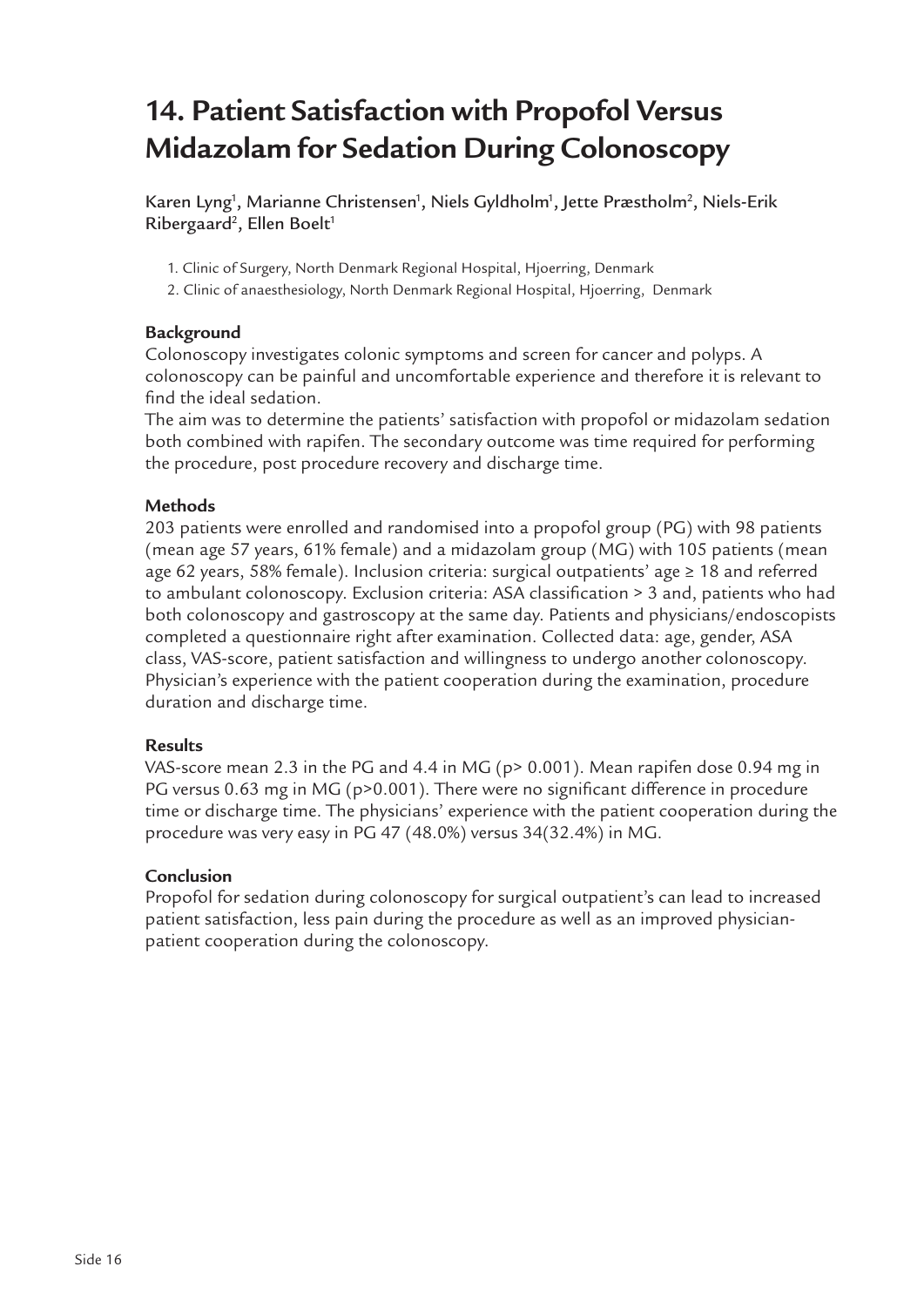## **15.Eating Difficulties in Acute Geriatric Patients are Associated with Poor Nutritional Status and Reduced Activities of Daily Living**

M. M. Nielsen<sup>1</sup>, T. Maribo<sup>2,3</sup>, Dorte Melgaard<sup>4</sup>

- 1. Department of Public Health, Aarhus University
- 2. Department of Public Health, Section of Clinical Social Medicine and Rehabilitation, Aarhus University, Denmark
- 3. DEFAKTUM, Central Denmark Region, Aarhus, Denmark
- 4. Centre for Clinical Research, North Denmark Regional Hospital, Hjoerring, Denmark
- 5. Department of Clinical Medicine, Aalborg University, Denmark

### **Background**

Eating difficulties in acute geriatric patients are associated with poor nutritional status and limitations in activities of daily living. The aim of this study was to test the association between eating difficulties and nutritional status and activity of daily living in a geriatric population.

### **Methods**

A cross-sectional study conducted between March and September 2016. Eating difficulties were assessed using the Minimal Eating Observation Form (MEOF-II), including observations related to ingestion, deglutition and energy/appetite. Eating difficulties were determined on the basis of one or more components of the MEOF-II. Poor nutritional status was defined as age-specific low body mass index (BMI), <20 kg/m<sup>2</sup> if <70 years, or <22 kg/m² if ≥ 70 years. Activity of daily living was assessed using the Barthel Index and defined as low (<50) or high (50-100).

### **Results**

297 acute geriatric patients were included; mean age was 83.0 (±7.7) years and 56.2% were female. The prevalence of eating difficulties was 54.9%. Mean BMI was 26.1 (±5.6) and median Barthel Index was 47 (30-58).

Patients with normal/high BMI had a risk reduction of 37% in eating difficulties, compared to patients with age-specific low BMI (p=0.003). Patients with a high activity of daily living had a risk reduction of 39% in eating difficulties, compared to patients with low activity of daily living (p<0.001).

### **Conclusion**

Eating difficulties are highly prevalent in geriatric patients and associated with poor nutritional status and reduced activities in daily living. Identification of eating difficulties may be important to preserve nutritional status and functioning in the geriatric population.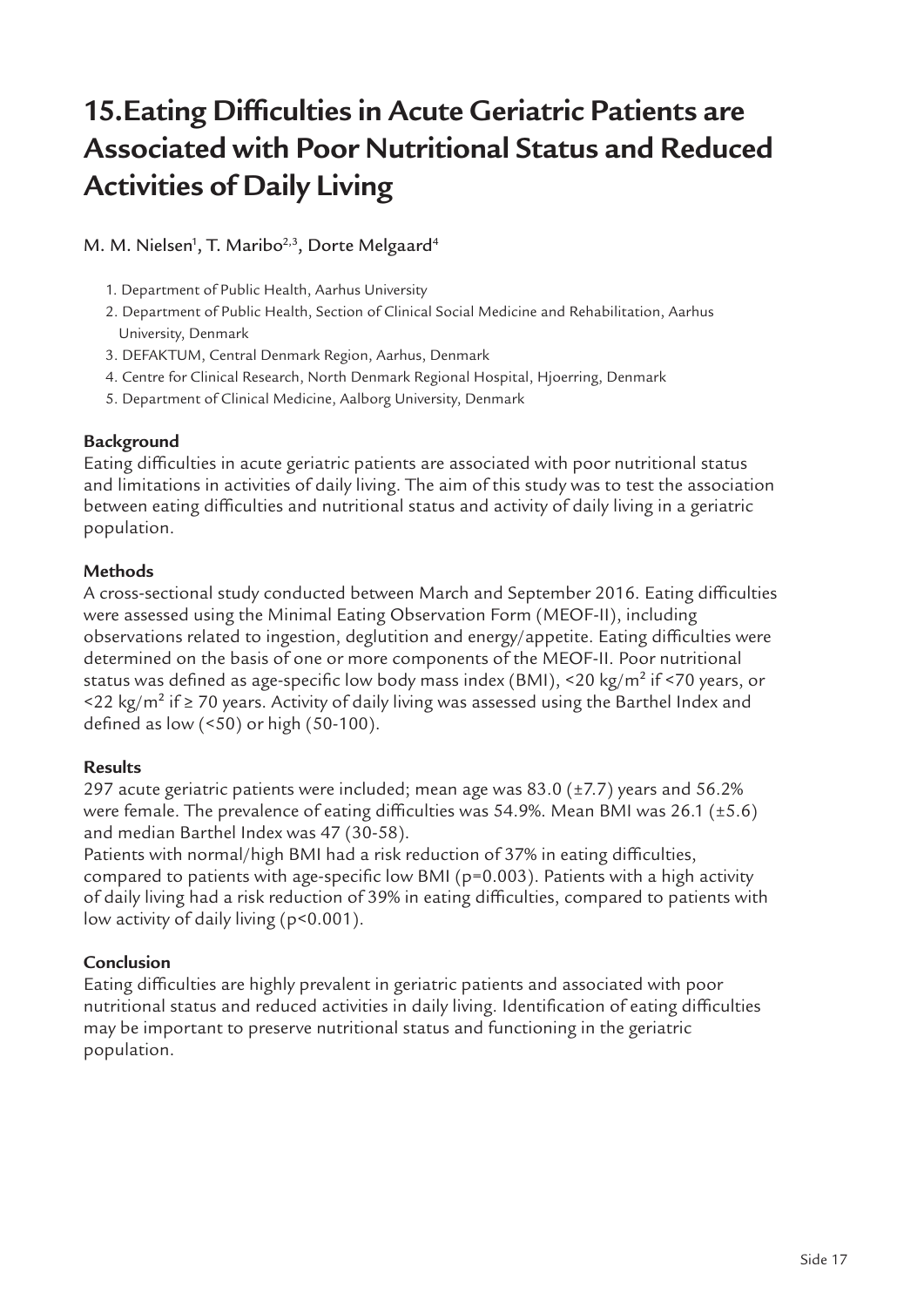### **16. Citrullination in the Pathogenesis of Polymyalgia Rheumatica**

Troels Stausbo<sup>1,2</sup>, Michael Kruse Meyer<sup>1,2</sup>, Kate Lykke Lambertsen<sup>4,5</sup>, Grethe Neumann Andersen $^{\rm l}$ , Allan Stensballe $^{\rm 2}$ 

- 1. Centre for Clinical Research, North Denmark Regional Hospital, Hjoerring, Denmark
- 2. Laboratory for Medical Mass Spectrometry, Health Science and Technology, Aalborg University, Denmark.
- 3. Department of Neurobiology Research, Institute of Molecular Medicine, University of Southern Denmark, Odense, Denmark
- 4. Department of Neurology, Odense University Hospital, Odense, Denmark
- 5. BRIDGE, Inter-Disciplinary Guided Excellence, Department of Clinical Research, University of Southern Denmark, Odense, Denmark

### **Background**

Citrullination is the enzymatic deamidation of arginine to citrulline catalysed by the PAD enzymes. Citrullination has mostly been studied in rheumatoid arthritis (RA) and has been proposed to initiate in the oral cavity or the lungs. Amongst others, the process alters the immune response with presentation of citrullinated self-peptides to T-cells and with increased interactions within the binding pocket (shared epitope) of HLA class II molecules. Several proteins have been shown to elicit an increased immunogenicity as citrullinated self-peptides in RA. However, citrullination has not been reported in polymyalgia rheumatica (PMR). This study aims to investigate the presence of citrullination in PMR.

### **Methods**

Samples from RA, PMR (before and after drug administration), and healthy controls were obtained. State-of-the-art proteomics approaches was applied, including tandem mass spectrometry and PEAKS Studio version 8.0.

### **Results**

The total of 43 peptides were found citrullinated and unequally distributed across the four study groups with 214 (RA), 271 (PMR groups in total), and 133 (controls) peptides present. The distribution of the citrullinated peptides were similar between the PMR groups, and the controls. High abundant serum proteins such as albumin and immunoglobulin were similar citrullinated across the samples. Serum amyloid A1 protein (SAA1), was found citrullinated in more samples for the PMR before treatment group compared to RA and controls.

### **Conclusion**

The total of 43 different peptides were found citrullinated across the study groups without any previously reported citrullinated proteins. The peptides were not unique but distributed across the study groups as common serum proteins. Further analysis are needed.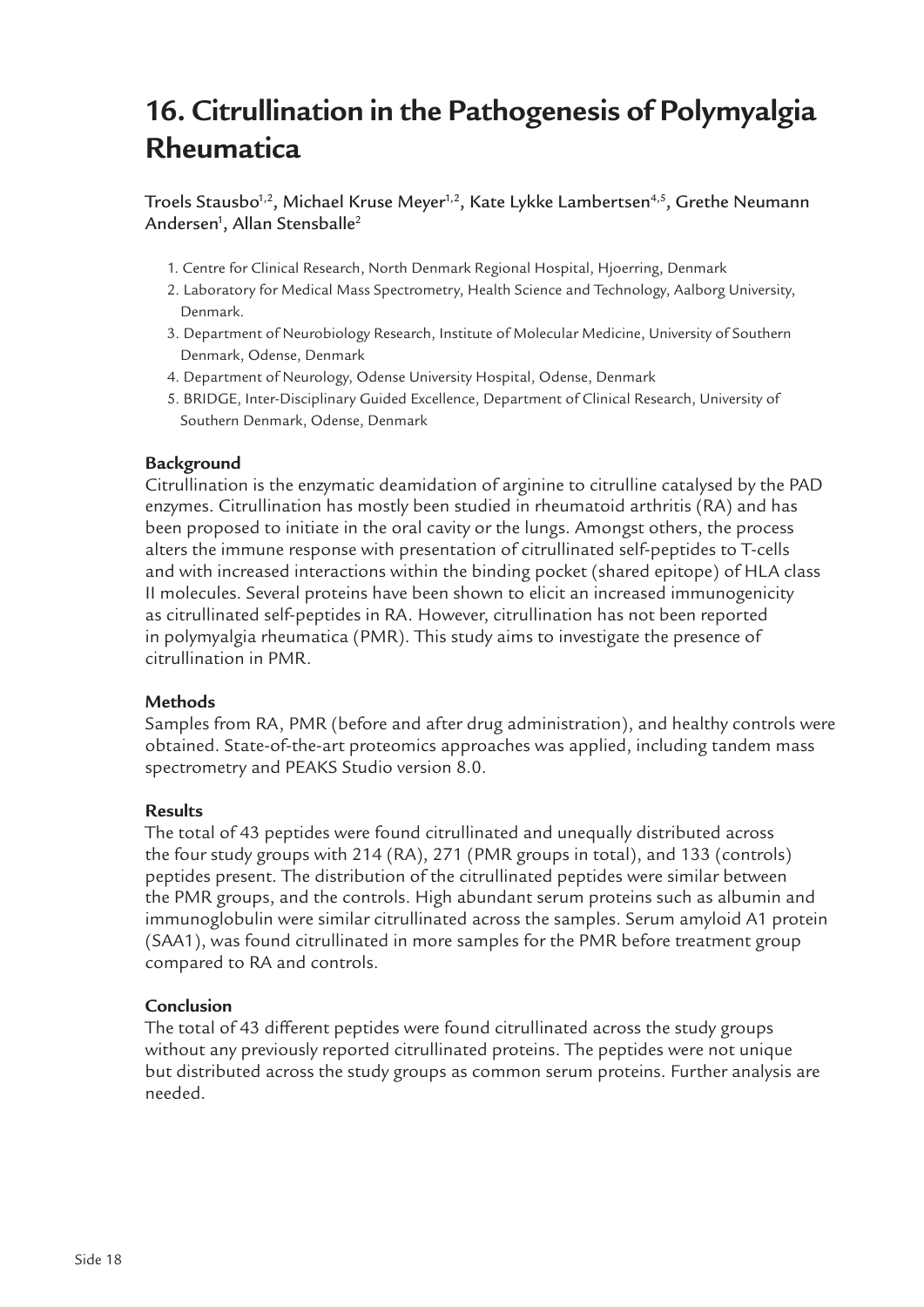### **17. Disease Activity and Treatment Response Biomarkers in Polymyalgia Rheumatica and Rheumatoid Arthritis**

Troels Stausbo<sup>1,2</sup>, Michael Kruse Meyer<sup>1,2</sup>, Kate Lykke Lambertsen<sup>3,4,5</sup>, Grethe Neumann Andersen<sup>1</sup>, Allan Stensballe<sup>2</sup>

- 1. Centre for Clinical Research, North Denmark Regional Hospital, Hjoerring, Denmark.
- 2. Laboratory for Medical Mass Spectrometry, Health science and Technology, Aalborg University, Denmark.
- 3. Department of Neurobiology Research, Institute of Molecular Medicine, University of Southern Denmark, Odense, Denmark
- 4. Department of Neurology, Odense University Hospital, Odense, Denmark.
- 5. BRIDGE, Inter-Disciplinary Guided Excellence, Department of Clinical Research, University of Southern Denmark, Odense, Denmark.

### **Background**

Rheumatoid arthritis (RA) and polymyalgia rheumatica (PMR) are two common rheumatic diseases known for their highly inflammatory responses. Despite an increasing knowledge of the pathogenesis and treatment responses much is still inadequately understood. Hence, the stratification of rheumatic diseases has been challenging with few usable biomarkers craving the need for further investigation. The study aimed to investigate RA and PMR for new potential disease and treatment response biomarkers in the attempt to stratify rheumatic diseases.

#### **Methods**

RA and PMR patient samples were obtained before and after administration of therapeutics. Healthy age-matched controls were included. State-of-the-art proteomics approaches were applied, including electrochemiluminescence and tandem mass spectrometry.

#### **Results**

Serum amyloid A1 protein (SAA1) was found statistical significantly downregulated and upregulated for PMR (treatment response) and RA (disease activity), respectively. Statistical significance between RA and controls was found for IFN-γ, IL-6, TNF-α, and IL-10. IFN-γ and IL-6 were statistically significant between the two PMR groups, and IFN-γ statistically significant between PMR after treatment and controls. However, TNF-α did not respond statistical significantly between the two PMR groups.

#### **Conclusion**

SAA1 correlates with treatment response alongside with the cytokine profile. However, SAA1 seems not to contribute significantly to existing clinical procedures. IL6 and INFy would be useful as they respond more accurately. Interestingly, TNF-α did not respond to treatment. The project highlights the need for motivate rheumatic research towards highthroughput and in-depth investigation.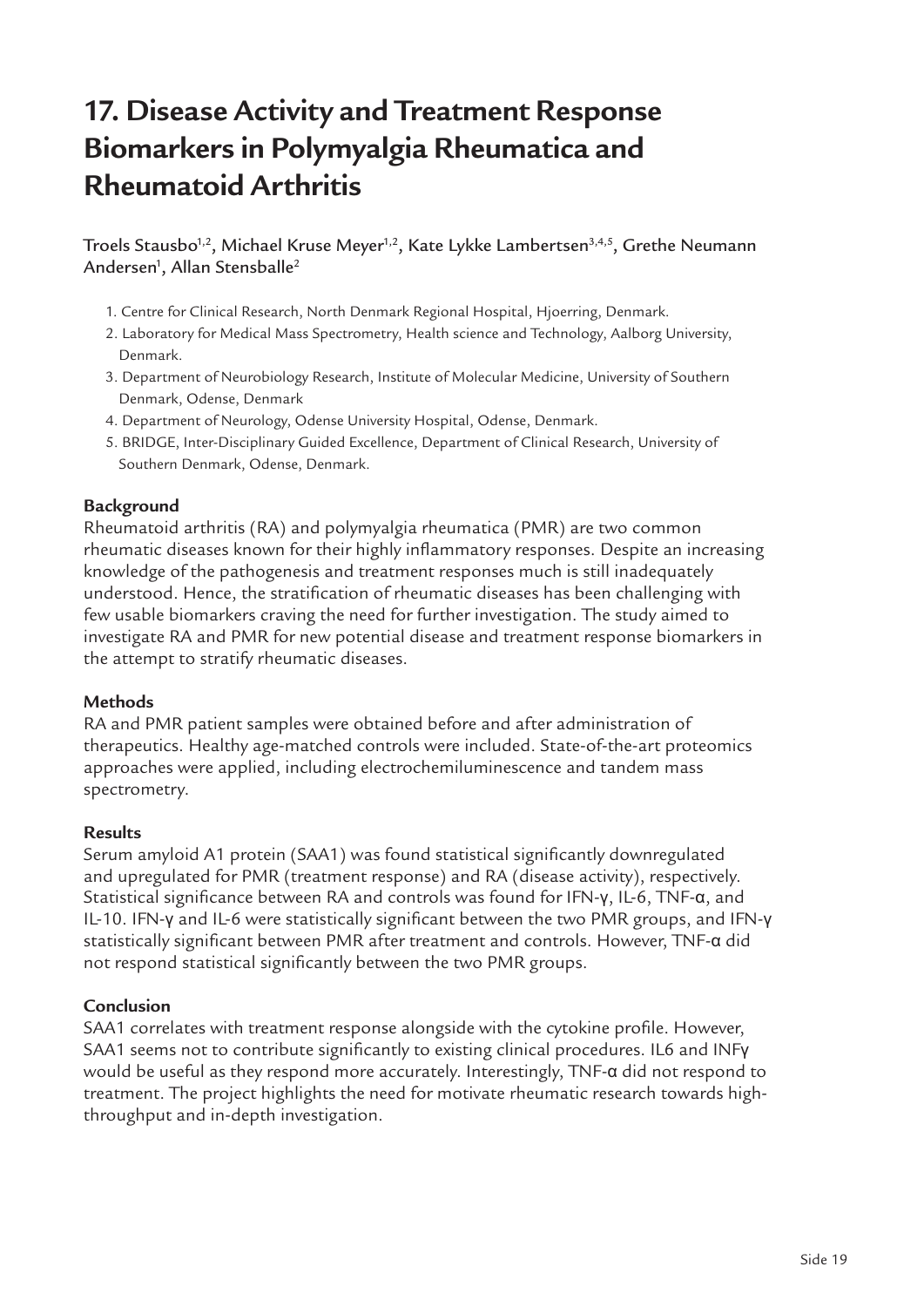### **18. Travelling with Arthritis: A Cross Sectional Analysis of Danish Arthritis Patients Treated with Biologics**

Fruzsina Szabados<sup>1</sup>, Claus Rasmussen<sup>1,2</sup>, Asta Linauskas<sup>1,3</sup>, Jette Kragh<sup>1,4</sup>, Peter Leutscher<sup>2</sup>

- 1. Department of Rheumatology, North Denmark Regional Hospital
- 2. Centre for Clinical Research, North Denmark Regional Hospital

### **Background**

Our aim was to describe the travel patterns, the extent of pre-travel advice, travel insurance, vaccinations, adherence to biological treatment during travel, and self-reported health related problems encountered by arthritis patients in biologic treatment during their travel.

### **Methods**

The department cares for 400 patients treated with biological medicine for inflammatory diseases. Over a sixth month period was a questionnaire handed out to 236 consecutive patients.

### **Results**

A total of 219 included in the study. Median age was years 56, and 49% were females. One hundred and sixty three (163/219 = 74%) travelled outside of Denmark and 70 (70/163=43%) of those outside of Europe. Pre-travel advice was sought by 38 (38/163=23%) and travel insurance was taken out by 137 (137/163=84%). However, 85 (85/137=62%) did not inform the insurance company about treatment with biologics. Sixty-five (65/163=40%) continued to take biologics, 33 (33/163=20%) had stopped before and 8 (8/163=5%) during the travel. Only 11 (11/163=7%) have experienced minor health problems and properly not related to travelling. Only 2 of the 163 travelling patients were hospitalized (diarrhea, deep-vein thrombosis). 10 (6%) were given extra travel vaccination.

### **Conclusion**

Danish arthritis patients in treatment with biologics travel frequently outside of Denmark. Health-problems and treatment were not reported to be major problems, neither did travel vaccinations. Hospitalization during travel was infrequent and not related to arthritis or biological treatment. The study showed that the main problems encountered were failure to seek pre-travel advice and the lack of disclosure regarding biologics while seeking travel insurance.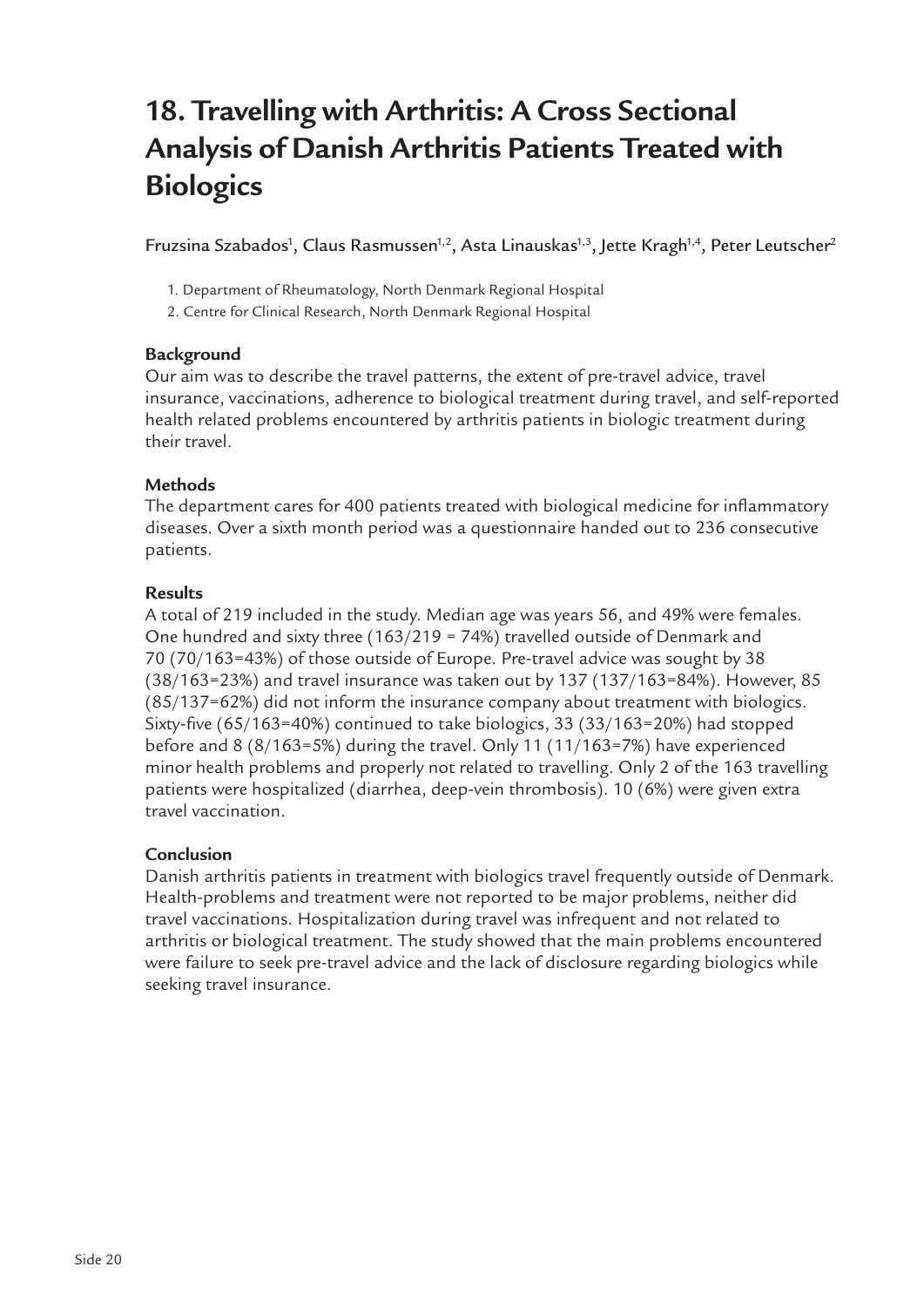# **19. Infarct Size Assessed by Cardiac Mri is Correlated to Echocardiographic Two-Dimensional Speckle Tracking Longitudinal Strain but not Left Ventricular Ejection Fraction in the Early Stage of Acute Myocardial Infarction**

Gowsini Joseph<sup>1,2,3</sup>, Tomas Zaremba<sup>3</sup>, Sarah Ekeloef<sup>4</sup>, Einar Heiberg<sup>5</sup>, Henrik Engblom<sup>5</sup>, Martin Berg Johansen<sup>3</sup>, Svend Eggert Jensen<sup>3</sup>, Peter Søgaard<sup>3</sup>

- 1. Department of Cardiology, North Denmark Regional Hospital, Hjoerring, Denmark
- 2. Centre for Clinical Research, North Denmark Regional Hospital, Hjoerring, Denmark
- 3. Department of Cardiology, Aalborg University Hospital, Denmark
- 4. Koge University Hospital
- 5. Department of Clinical Physiology, Lund University and Skåne University Hospital, Sweden

### **Background**

Global Longitudinal Strain (GLS) early after myocardial infarction is a stronger predictor of short and long-term outcome than left ventricular ejection fraction (LVEF). Cardiac MRI (Magnetic Resonance Imaging) has the ability to detect and quantify myocardial infarct size accurately. The aim of this study was to test the hypothesis that infarct size was correlated to GLS in the early stage of acute myocardial infarction.

### **Methods**

Patients with ST-segment elevation myocardial infarction who underwent primary percutaneous coronary intervention were assessed with cardiac MRI and transthoracic echocardiography within one week from hospital admission. Two-dimensional speckle tracking was performed using a semi-automatic algorithm (EchoPac, GE Healthcare). Longitudinal strain curves were generated in a 17 segment model covering the entire left ventricular myocardium. GLS was calculated automatically as the mean of the global peak systolic strain in the three apical standard views. LVEF was measured by auto-EF in EchoPac. Infarct size was measured by late gadolinium enhancement cardiac MRI.

### **Results**

The study population consisted of 49 patients (age  $60.4 \pm 9.7$  years; 95% males). Infarct size was not correlated to LVEF (Pearson correlation r= -0.22, p=1.9). Infarct size was significantly correlated to GLS (r=0.69, p=0.05). At segmental level, the strongest correlation between infarct size and GLS was found in the apical segments  $(r= 0.69, p<0.001)$ .

### **Conclusion**

In the early stage of acute myocardial infarction, GLS is a stronger marker of infarct size than LVEF. The correlation between infarct size and GLS was strongest in the apical part of left ventricle.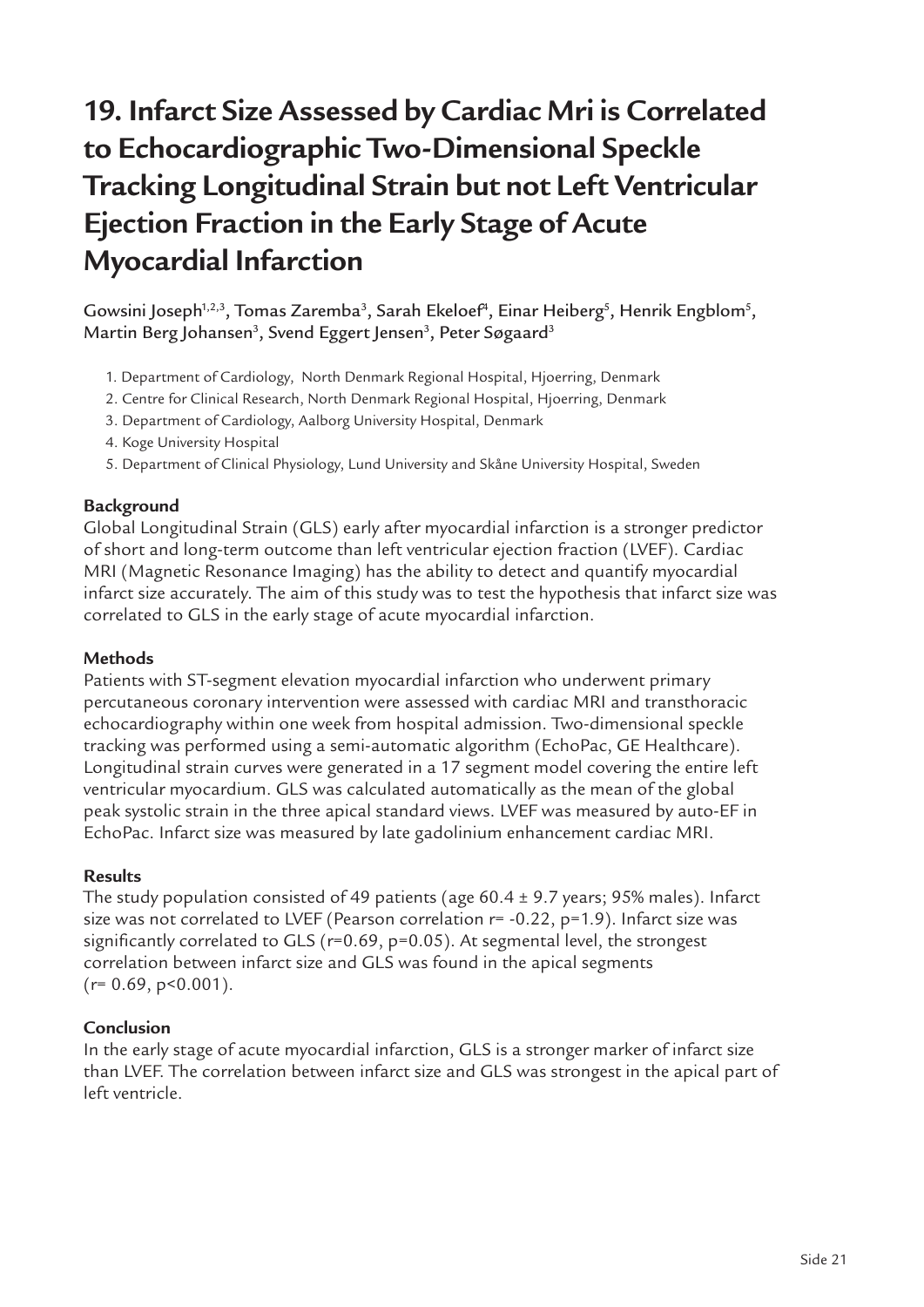## **20. New Psychoactive Substances Require a Paradigm Shift in Drugs-of-Abuse Testing**

Peter Hindersson<sup>1</sup>, Torben Breindahl<sup>1</sup>, Andreas Kimergård<sup>2</sup>, Peter Derek Christian Leutsche $r^{3,4}$ 

- 1. Department of Clinical Biochemistry, North Denmark Regional Hospital, Hjoerring, Denmark
- 2. National Addictions Centre, Institute of Psychiatry, Psychology and Neuroscience, King´s College London, United Kingdom
- 3. Centre for Clinical Research, North Denmark Regional Hospital
- 4. Department of Clinical Medicine, Aalborg University, Denmark

### **Background**

The emergence of an increasing number of new psychoactive substances (NPS) on the drug market is a persistent problem for public health in Europe. There are serious concerns over the harmful effects related to NPS sold online on the internet as 'research chemicals', 'legal highs' and 'herbal blends'. The most harmful substances, in particular synthetic opioids and synthetic cannabinoids, have caused intoxications and outbreaks of death amongst users. At present, more than 620 substances are being monitored by the European Monitoring Centre for Drugs and Drug Addiction (EMCDDA). This poster presents the current status for clinical drugs-of-abuse testing in Denmark.

### **Status for clinical drugs-of-abuse testing**

Guidelines for urine drugs-of-abuse testing have not been fully implemented, testing is poorly coordinated between regions in Denmark and on-site immunoassay testing still plays a major role, although this technique is obsolete. In worst case, the use of NPS can remain undetected in emergency departments, prisons and psychiatric treatment. Thus, the prevalence of NPS use in the Danish population is largely unknown. More research is needed in this field to provide a better understanding of this drug problem and promote health amongst users.

### **Conclusion**

Clinical toxicological analysis and forensic investigations may overlook NPS, as new compounds emerge at a growing rate. This new NPS scenario require a paradigm shift in drugs-of-abuse testing, involving all fundamental procedures from improvement of analytical methods to post-analytical interpretation of results. The future drugs-of-abuse laboratory must be based on mass spectrometry as the major tool for providing precise and accurate confirmatory results.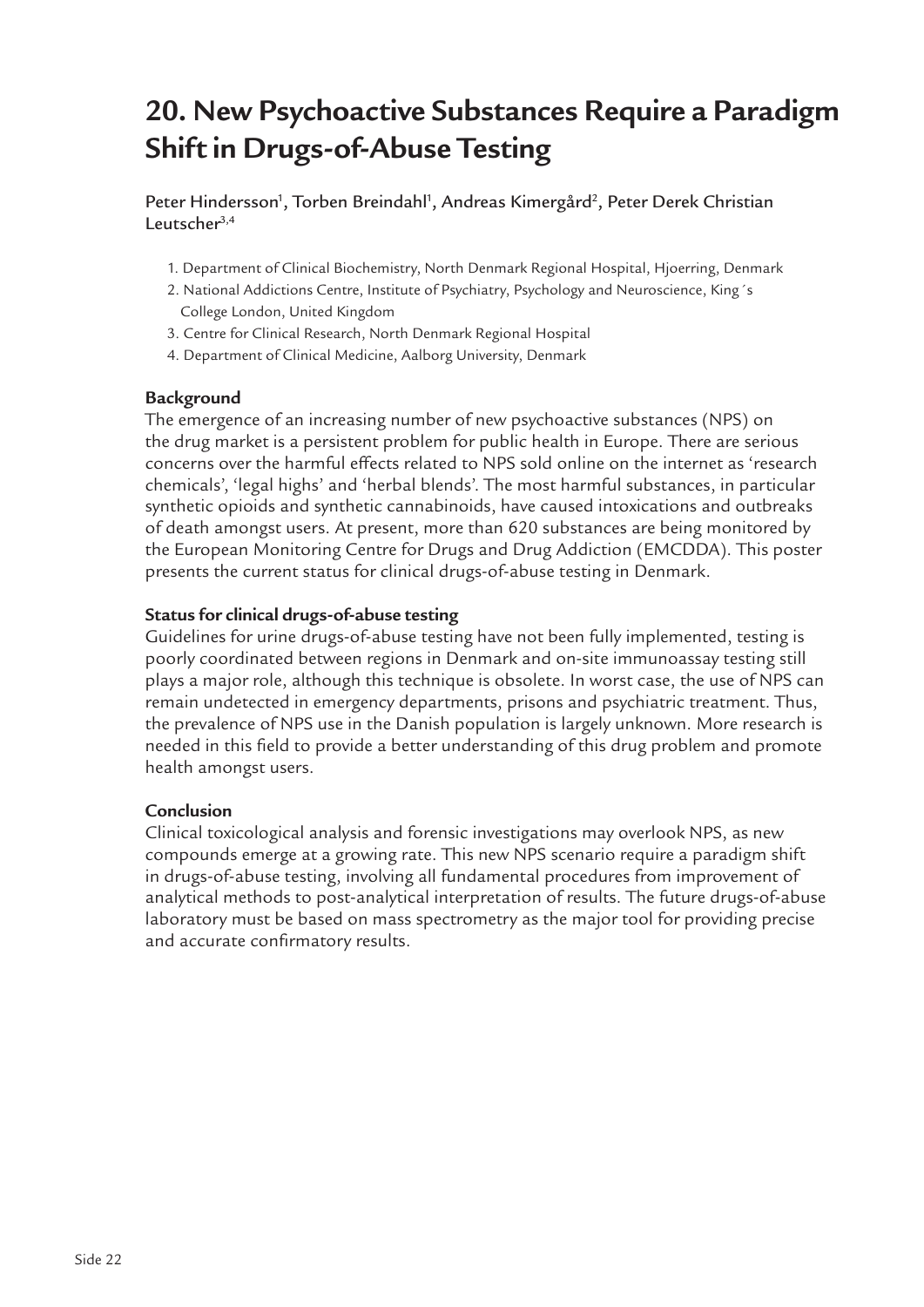# **21. Insufficiency Fractures in Knee and Ankle in Patients with Reumatoid Arthritis and Treatment with Person-Specific Foot Orthotics**

Aysun Yurtsever $^{1,2,3},$  Claus Rasmussen $^3,$  Peter Vestergaard $^4,$  Peter D. C. Leutscher $^{1,2}$ 

- 1. Centre for Clinical Research, North Denmark Regional Hospital, Hjoerring, Denmark
- 2. Department of Clinical Medicine, Aalborg University, Hjoerring, Denmark
- 3. Department of Rheumatology, North Denmark Regional Hospital Hjørring, Denmark
- 4. Department of Endocrinology, Aalborg University Hospital, Denmark

### **Background**

In Department of Rheumatology we have identified 28 patients with rheumatoid arthritis (RA) where new onset knee or ankle pain without prior trauma was misinterpreted as arthritis activity by the clinicians, but was later shown to be due to insufficiency fractures. The fractures were not visible on conventional X-ray examination, but could be seen on additional MRI examination.

The aim of this study is to describe the frequency of and present some clinical findings in patients with rheumatoid arthritis who were diagnosed with insufficiency fracture in knee or ankle in a medium-sized Danish Department of Rheumatology since 2010.

### **Methods**

28 patients with RA and insufficiency fractures in the ankle or knee will be thoroughly characterized by clinical interviews and examinations, medical history, blood samples, DXA scans and MRI scans. These findings will be compared with results from two control groups of 28 patients with RA and Chronic Obstructive Pulmonary Disease (COPD) matched by sex, age, disease duration and prior accumulated glucocorticoid treatment. All patients with RA will besides the usual treatment get patient-specific foot orthotics to investigate the effect on pain, postural control, gait mechanics and mobility after three months use in the gait laboratory at Aalborg University.

### **Outcomes**

This project can potentially improve clinical guidelines and help clinicians to prevent, diagnose and treat patients with RA with foot pain and insufficiency fractures in knee and ankle better in the future. Further, can the technical approach potentially be used as an essential tool in the development of better foot orthotics for patients.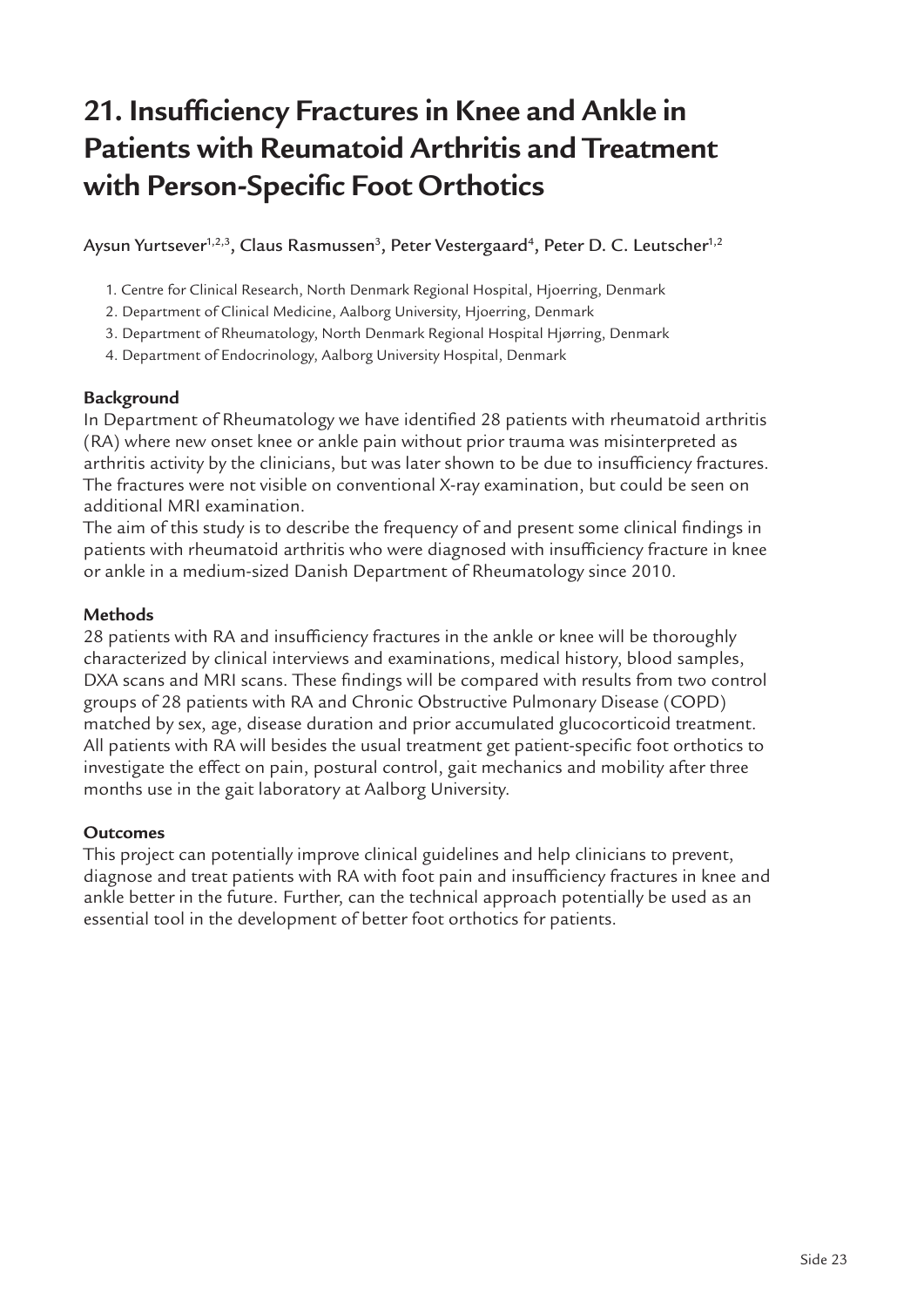### **22. Study of Vasomotion in the Peripheral Circulation with Infrared Thermography**

Annabel Bantle<sup>1</sup>, Christian Korfitz Mortensen<sup>1</sup>, Toby Steven Waterstone<sup>1</sup>, Andrei Ciubotariu<sup>2</sup>

- 1. Department of Health Science and Technology, Aalborg University, Denmark
- 2. Department of Anaesthesiology, North Denmark Regional Hospital, Hjoerring, Denmark

### **Background**

Until now the relationship between systemic hemodynamic variables and microcirculation is not elucidated and has been scarcely investigated. Skin infrared imaging studies with high sensitivity cameras have revealed flow motion as temperature micro oscillations in three frequency ranges: 0.005-0.0095 Hz, 0.0095-0.02 Hz, and 0.02-0.06 Hz, that are related to endothelium-derived hyperpolarizing factor (EDHF), endothelial release of nitric oxide, and sympathetic activity, respectively. The objective of this study is to investigate how blood flow restriction in the arm will affect these temperature microoscillations.

### **Methods**

Prospective observational study with 8 healthy volunteers. Infrared recordings will be done on the skin of the dominant hand under two conditions: first recording for 20 minutes under normal conditions and second recording after blood flow restriction in the arm with the aid of a pressure cuff inflated at 40% of the total occlusion pressure for the subject. The power spectrum in each of the three frequency ranges of interest will be calculated for each pixel in the designated regions of interest in the skin of the dorsum of the hand. This analysis will permit quantification of vasomotion in the two experimental conditons.

### **Outcomes**

The study is in progress but we expect that the power spectrum of the thermal microoscilations in the regions of interest will be deeply affected by the blood flow restriction at arm level.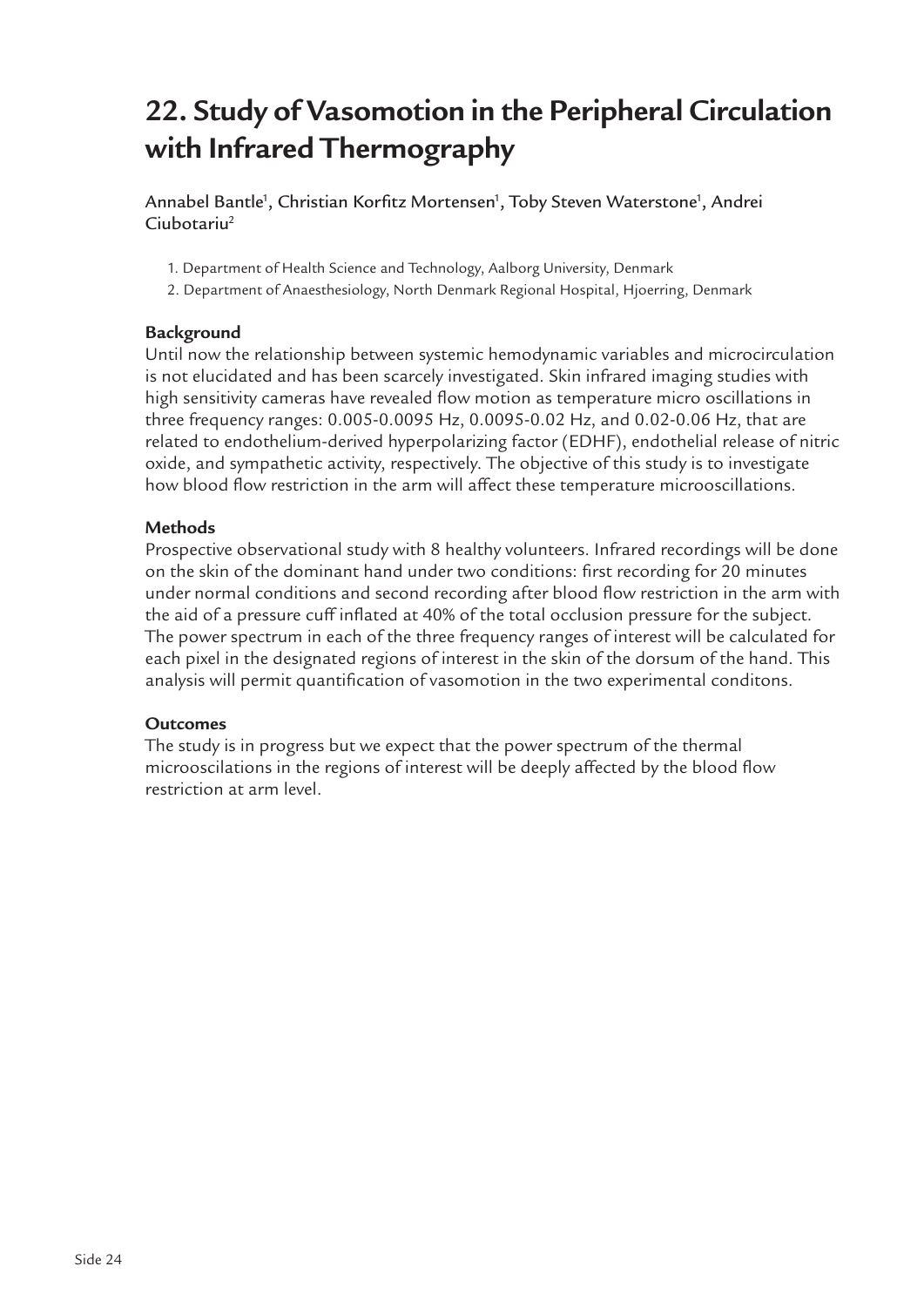### **23. The Cumulated Ambulation Score As A Predictor Of Mortality And Readmission In Patients With Hip Fracture**

Caspar Hansen<sup>1</sup>, Dorte Melgaard<sup>2,3</sup>

- 1. Department of Physio- and Occupational Therapy, North Denmark Regional Hospital, Hjoerring, Denmark
- 2. Centre for Clinical Research, North Denmark Regional Hospital, Hjoerring, Denmark
- 3. Department of Clinical Medicine, Aalborg University, Denmark

### **Background**

Poor basic mobility at discharge has been associated with increased mortality and readmission in patients with hip fractures. The aim of this study was to investigate whether independent performance or inability to perform the tasks of the Cumulated Ambulation Score (CAS) predicts mortality and/or readmission after hip fracture.

### **Methods**

From June 2015 to May 2016, 220 consecutive patients (76% female, median age 85 (78-89 IQR)) with first time hip fractures and age >65 admitted to the Department of Orthopedic Surgery at North Denmark Regional Hospital were included. Exclusion criteria were residence outside the North Denmark Region, death during admission or unattained information regarding CAS at discharge. Basic mobility was assessed at discharge using CAS. Outcome: 30 and 180-days mortality and 30-days readmission.

### **Results**

Getting out of bed at discharge: independently 36.8%, supported 56.8% and unable 6.4%. Rising from a chair: independently 49.6%, supported 42,7% and unable 7.7%. Walking: independently 43.2%, supported 39.1% and unable 17.7%.Patients performing the tasks of CAS independently at discharge did not die within 30 days after discharge. Unable performances of CAS at discharge crudely predicts 30-days mortality.Inability to perform the tasks of CAS and age >85 predicts 180-days mortality. No significant association between the performance of the tasks of CAS at discharge and 30-days readmission were found.

### **Conclusion**

Inability to perform the separate tasks of CAS predicts mortality in patients with hip fractures. Age >85 predicts 180-days mortality regardless of functional status at discharge. Functional status at discharge does not predict 30-days readmission.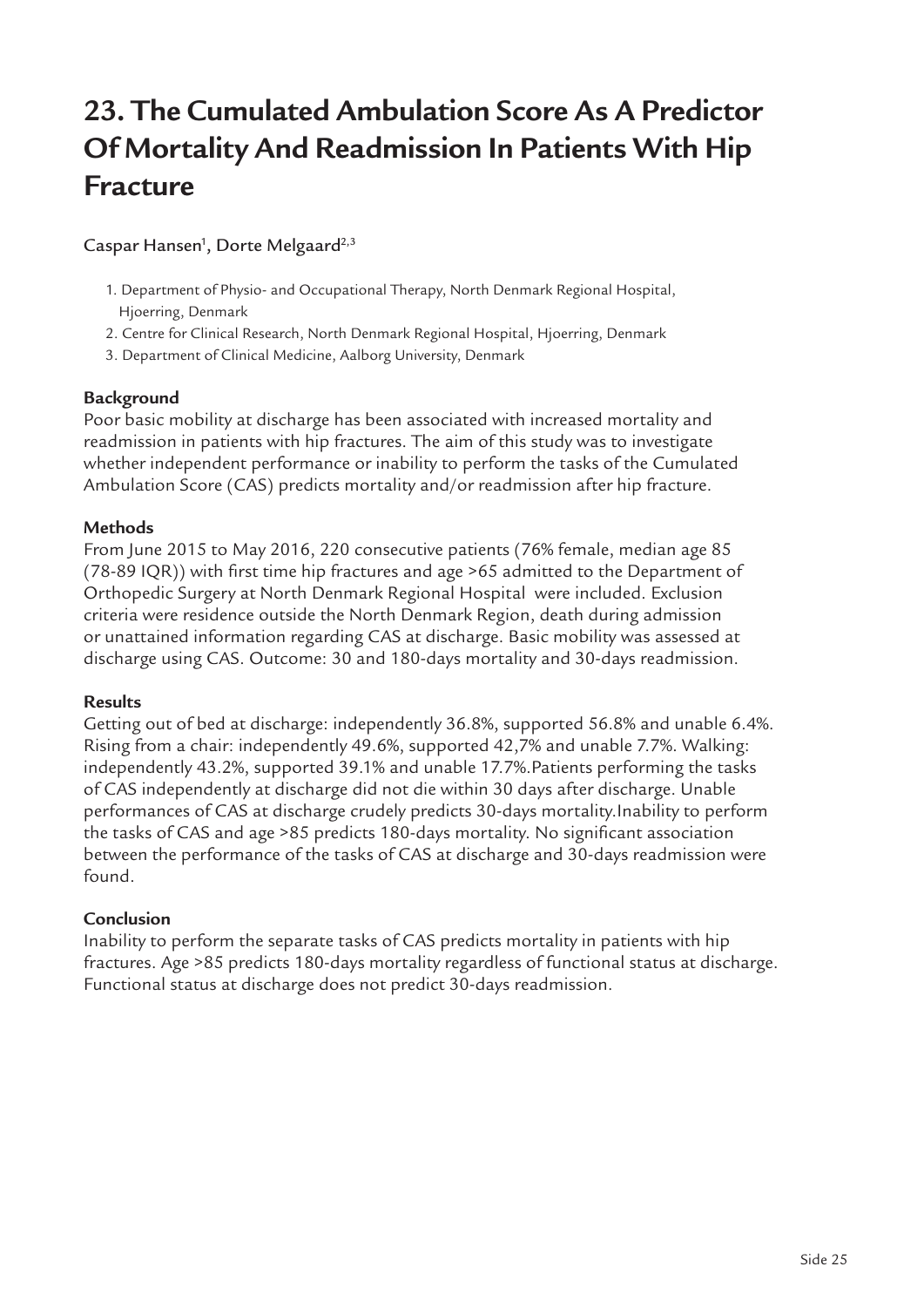# **24. Predictors of Basic Mobility Skills at Discharge in 235 Patients with Hip Fracture**

Caspar Hansen<sup>1</sup>, Dorte Melgaard<sup>2,3</sup>

- 1. Department of Physio- and Occupational Therapy, North Denmark Hospital, Hjoerring, Denmark
- 2. Centre for Clinical Research, North Denmark Regional Hospital, Hjoerring, Denmark
- 3. Department of Clinical Medicine, Aalborg University, Denmark

### **Background**

Lack of ability in basic mobility skills is associated with increased mortality in patients with hip fractures. The aim of this study was to identify predictors for performing basic mobility skills at discharge.

### **Methods**

From June 2015 to May 2016, 235 consecutive patients (76% female, median age 85 (78- 89 IQR)) admitted to the Department of Orthopedic Surgery at North Denmark Regional Hospital were included. Basic mobility was assessed at discharge using the Cumulated Ambulation Score (CAS). A total score of 6 indicates independence in basic mobility. Inclusion was restricted to first time hip fractures and age ≥65. Exclusion criteria were death during admission or unrecorded CAS at discharge.

### **Results**

Before surgery 90.6% were independent in basic mobility (CAS=6). Getting out of bed at discharge: independently 37.5%, supported 56.5% and unable 6.0%. Rising from a chair: independently 49.8%, supported 43% and unable 7.2%. Walking: independently 43.8%, supported 38.3% and unable 17.9%. A total of 79 (33.6%) patients achieved independence in all tasks (CAS=6) at discharge. Independence in: 1) getting in and out of bed, 2) rising from a chair, and 3) walking, respectively had significant association with advanced age, length of stay and Charlson Comorbidity Index >0. Advanced age was the only variable significantly associated with inability to perform each task of CAS.

### **Conclusion**

Elderly patients with comorbidities are at risk of reduced independence in activities of basic mobility at discharge and should receive extra attention in rehabilitation.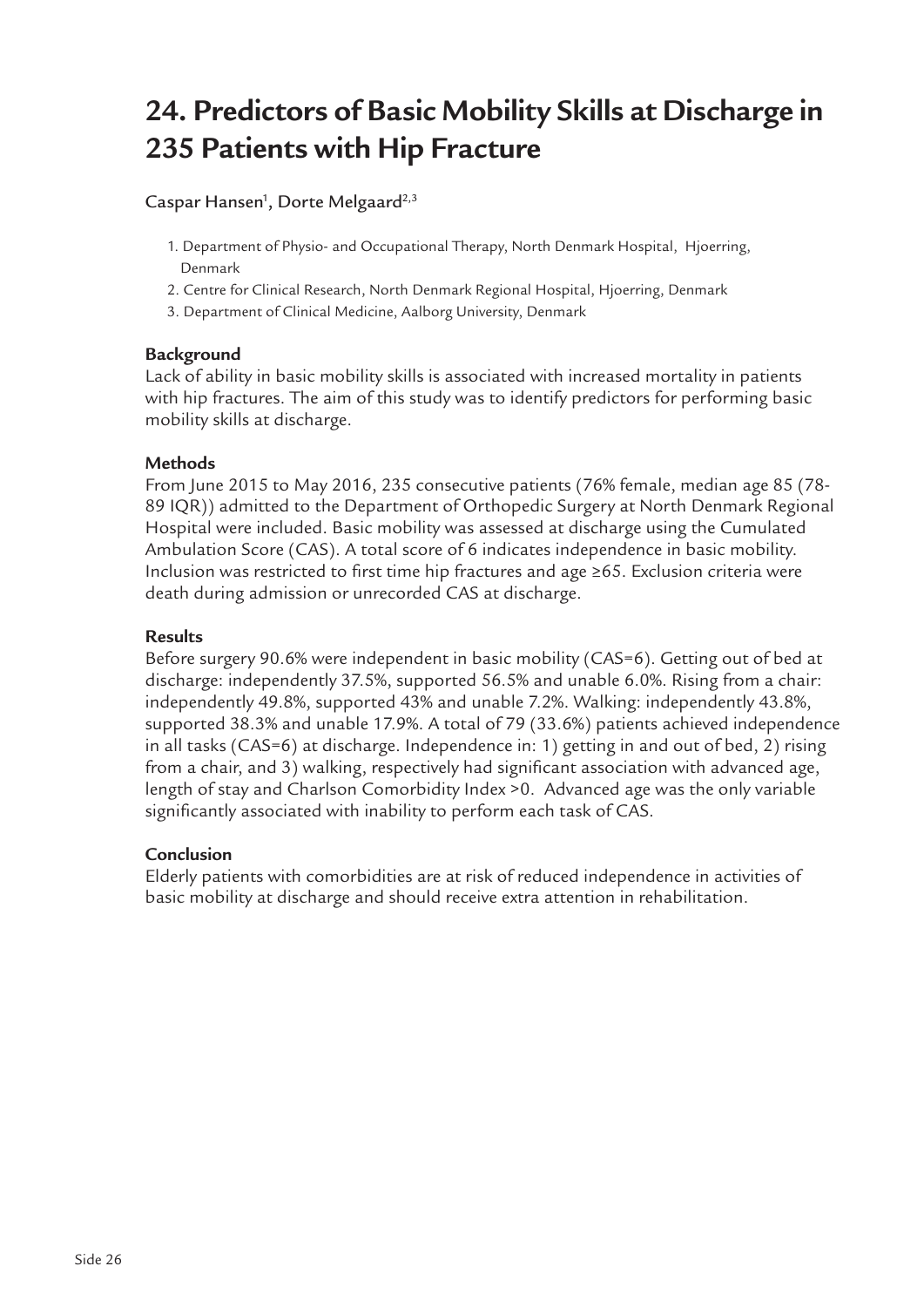### **25. An Empirical Approach to Personalized Rheumatic Medicine Reduces the Patient Cost of Biological Treatment**

Michael Kruse Meyer<sup>1,2,3</sup>, Marlene Andersen<sup>1,2,3,</sup> Claus Rasmussen<sup>1</sup>, Lars Holger Ehlers<sup>4</sup>, Troels Ring $^{\rm 5}$ , Allan Stensballe $^{\rm 5}$ , Grethe Neumann Andersen $^{\rm 1,2,3}$ 

- 1. Department of Rheumatology, North Denmark Regional Hospital, Hjoerring Denmark
- 2. Centre for Clinical Research, North Denmark Regional Hospital, Hjoerring, Denmark
- 3. Department of Clinical Medicine, Aalborg University, Denmark
- 4. Department of Health Economics and Management, Aalborg University, Denmark
- 5. Department of Health Science and Technology, Aalborg University, Denmark

#### **Background**

For the past six years, we have attempted to reduce the dosage of biological diseasemodifying-anti-arthritis-drugs (bDMARDs) and prolonging the interval between dosages. This study presents a health-economics approach to analyze the results of this effort. This was done by evaluating the patient cost per year as the end measure.

#### **Methods**

The individualized treatment regime ensures that the individual patient remains appropriately treated based on DAS28-CRP for RA, and PsA or BASDAI for SpA. We tested this by reducing the dose or increasing the interval between doses for adequately treated patient with evidence of one full year in remission. The analysis included statistical analysis on all patients ever administered bDMARD at our department from 2001 to 2015. The treatment cost per patient was modeled and analyzed using interrupted time series regression, and generalized additive modeling.

#### **Results**

925 biological treatments were reported for the bDMARD patient population. The annual cost per patient was confirmed to be statistically significantly less after the introduction of the intervention for RA, PsA, and SpA patients with both modeling methods. The treatment efficiency was not impaired by decreased use of bDMARD. In addition, the package price of the bDMARDs did not interfere with the results.

### **Conclusion**

We have introduced a strategy that is easy to implement in any clinic or department of rheumatology, which results in a reduction of patient cost per year. Though this study was not a controlled trial or true cost-per-qaly analysis, the results point toward a huge potential for reducing bDMARD doses.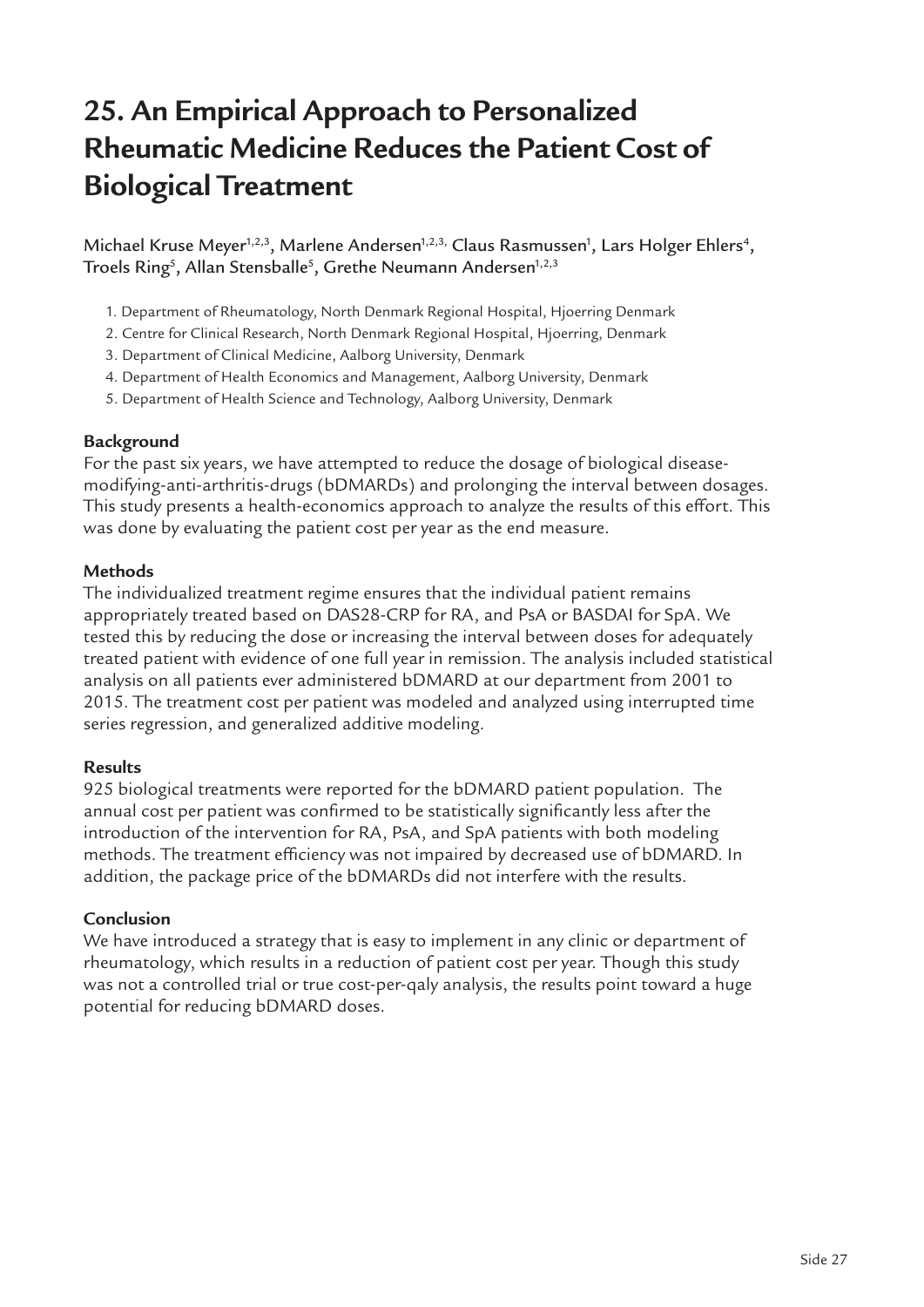### **26. Glucocorticoid Responsive Biomarkers in Polymyalgia Rheumatica**

Michael Kruse Meyer<sup>1,2,3,4</sup>, Marlene Andersen<sup>1,2,3,4</sup>, Troels Vindbæk Stausbo<sup>1,2,3,4</sup>, Kirstine Juul Elbæk<sup>4</sup>, Kate Lykke Lambertsen<sup>5,6,7</sup>, Grethe Neumann Andersen<sup>1,2,3</sup>, Allan Stensballe<sup>4</sup>

- 1. Department of Rheumatology, North Denmark Regional Hospital, Hjoerring, Denmark
- 2. Centre for Clinical Research, North Denmark Regional Hospital, Hjoerring, Denmark
- 3. Department of Clinical Medicine, Aalborg University, Denmark
- 4. Department of Health Science and Technology, Aalborg University, Denmark
- 5. Department of Neurobiology Research, University of Southern Denmark, Odense, Denmark,
- 6. Department of Neurology, Odense University Hospital, Denmark
- 7. BRIDGE, Department of Clinical Research, University of Southern Denmark, Odense, Denmark

### **Background**

Polymyalgia rheumatica (PMR) is a systemic inflammatory disorder with unknown etiology and overlapping symptoms with giant cell arthritis and rheumatoid arthritis (RA). The proteomic profile of PMR patients remains uncharacterized and the number of biomarker studies very limited. The primary aim of this study was to thoroughly investigate the serum proteome during glucocorticoid treatment of PMR with a focus on acute-phase reactions, complement system, and pro-inflammatory cytokines.

### **Methods**

Serum proteome profiling, cell free DNA (cfDNA) measurement, and 10plex cytokine assay were applied to PMR serum samples from patients before and after treatment, DMARD-naïve RA patients, and healthy controls.

### **Results**

The core serum proteomes of the four patient groups consisteded of 100-200 proteins, which included acute-phase reactants, coagulation and complement proteins, immunoglobulins, and apolipoproteins. Acute-Phase Serum Amyloid A (SAA1) was differentially less abundant after PMR treatment. cfDNA were more abundant in both groups of PMR compared to healthy controls. Complement factors were narrowly distributed and not affected by PMR treatment. The individual serum proteome of each PMR patient provided more than 100 differentially abundant proteins, and highlights the heterogeneity of patient groups. IL6 and IFN-γ was significantly affected by glucocorticoid treatment in opposite directions. A total of 43 citrullinated epitopes were identified making this post translational modification very common in PMR.

### **Conclusion**

We have established the core serum proteome of PMR in response to glucocorticoid treatment, and compared it with RA and healthy controls. The results suggest a responsive role of SSA1, cfDNA, IL6 and IFN-γ to the treatment of PMR.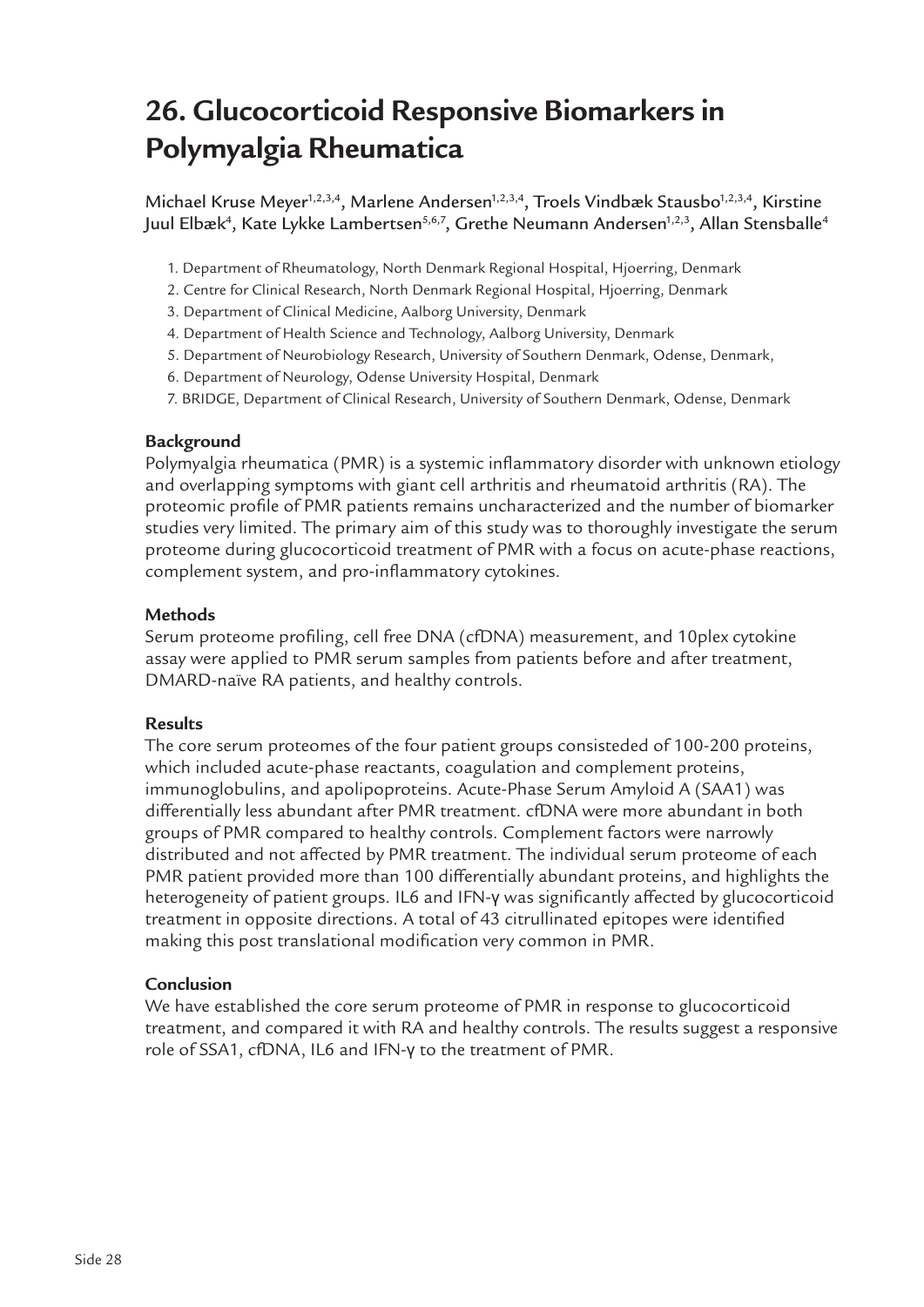# **27. Thoracic Spine Radiographic Evaluation using Breathing Technique with Variable Exposure Time - A Randomized Clinical Study**

Hanne Thomsen<sup>1</sup>, Anne Holm Sønderby<sup>1</sup>, Sofia Paschaloudi<sup>1</sup>, Morten Vuust<sup>1</sup>

1. Department of Radiology, North Denmark Regional Hospital, Frederikshavn, Denmark.

### **Background**

Thoracic spine radiological imaging in patients with suspected compression fractures, degenerative or\and rheumatological disorders, is usually obtained with automatic exposure control and suspended expiration. This technique is widely used but the diagnostic value of the images obtained often decreases. The breathing technique from the other hand combines a long exposure time with gentle patient breathing in order to blur soft tissues so to provide better bony details. Although the breathing technique is known as a better choice when detailed bone imaging is aimed, statistical evidence regarding the superiority of breathing technique is lacking. This study aims to determine if breathing technique with variable exposure time can improve the quality of thoracic spine radiological imaging.

### **Methods**

This is an antero-prospective study of 400 patients randomized in four groups by REDCap randomization module. Two radiologist evaluate the images obtained and fulfill an evaluation form. A pilot-study of 40 patient was performed prior to the main study in order to establish inclusion criteria, technique, determine the evaluation form and define the optimal design of the project. The research project is under supervision of Center for Clinical Research of Regionshospital Nordjylland.

### **Results**

The project is still in progress so there are not statistically significant results. Data collection is expected to end in February 2018.

### **Conclusions**

The project will provide new knowledge about the importance of respiration and exposure time in the x-ray examination of thoracic spine making possible to choose the optimal method and thus improve the correct diagnosis.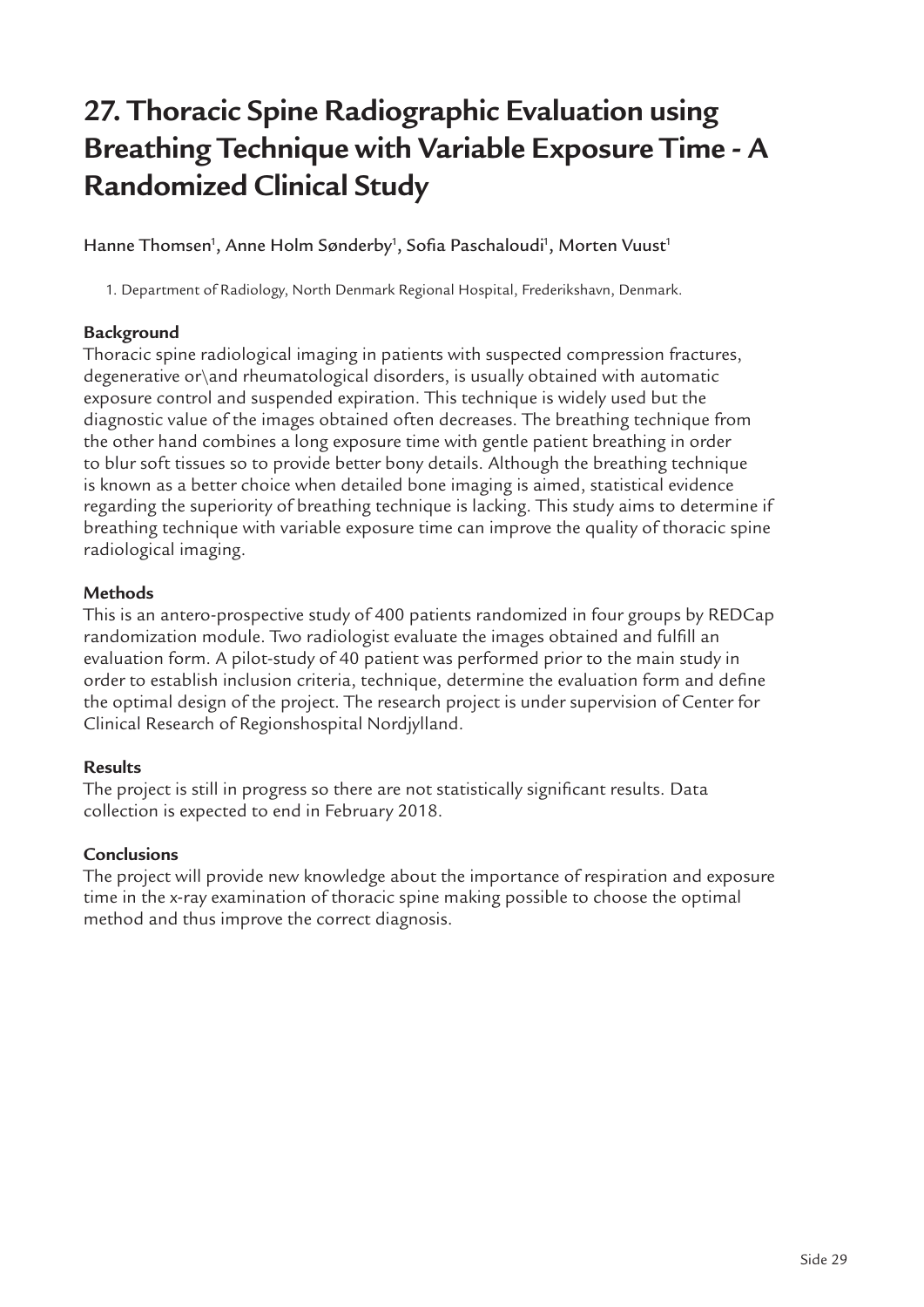### **28. The Urinary Microbiome in Pre- and Postmenopausal Women**

Nadia Ammitzbøll<sup>1,2,3</sup>, Benedikt Bau<sup>4</sup>, Caspar Bundgaard-Nielsen<sup>1,2</sup>, Louise Arenholt<sup>1,2,4</sup>, Suzette Sørensen<sup>1,2</sup>

- 1. Centre for Clinical Research, North Denmark Regional Hospital, Hjoerring, Denmark
- 2. Department of Clinical Medicine, Aalborg University, Denmark
- 3. Department of Health Science and Technology, Aalborg University, Denmark
- 4. Department of Gynaecology and Obstetrics, North Denmark Regional Hospital, Hjoerring, Denmark

### **Background**

Until recently, the bladder was thought to be sterile; however, with emerging techniques, studies have shown that the healthy bladder contains a large and varied abundance of bacteria. The exact role of these bacteria is poorly understood, but it is believed that they may be important in maintaining a healthy bladder. The normal bacterial composition (microbiota) of the bladder and the effects of normal changes, like age or hormonal alterations during menopause, is not well defined. Looking at women with bladder symptoms, like Urge Urinary Incontinence (UUI), it is more frequently seen in postmenopausal women. Some of these women respond positively to local estrogen treatment, indicating that the absence of estrogen could have an influence on the bladder. Our hypothesis is that the bacterial composition in the bladder changes concurrently with changes in age and hormone levels in women, and that this may increase the risk of bacterial dysbiosis, resulting in unwanted bladder symptoms.

This study therefore aims to investigate and compare the normal bacterial composition in urine of pre- and post-menopausal women without bladder symptoms.

### **Methods**

For this purpose, we will collect urine samples from 50 premenopausal and 50 postmenopausal women with no bladder symptoms. Total bacterial DNA will be extracted and investigated using 16S rRNA gene sequencing.

### **Results and Conclusion**

This study will describe the differences in the urinary microbiota between pre- and postmenopausal women. This is done to describe a baseline for the urinary microbiota to use in future studies on women suffering from UUI.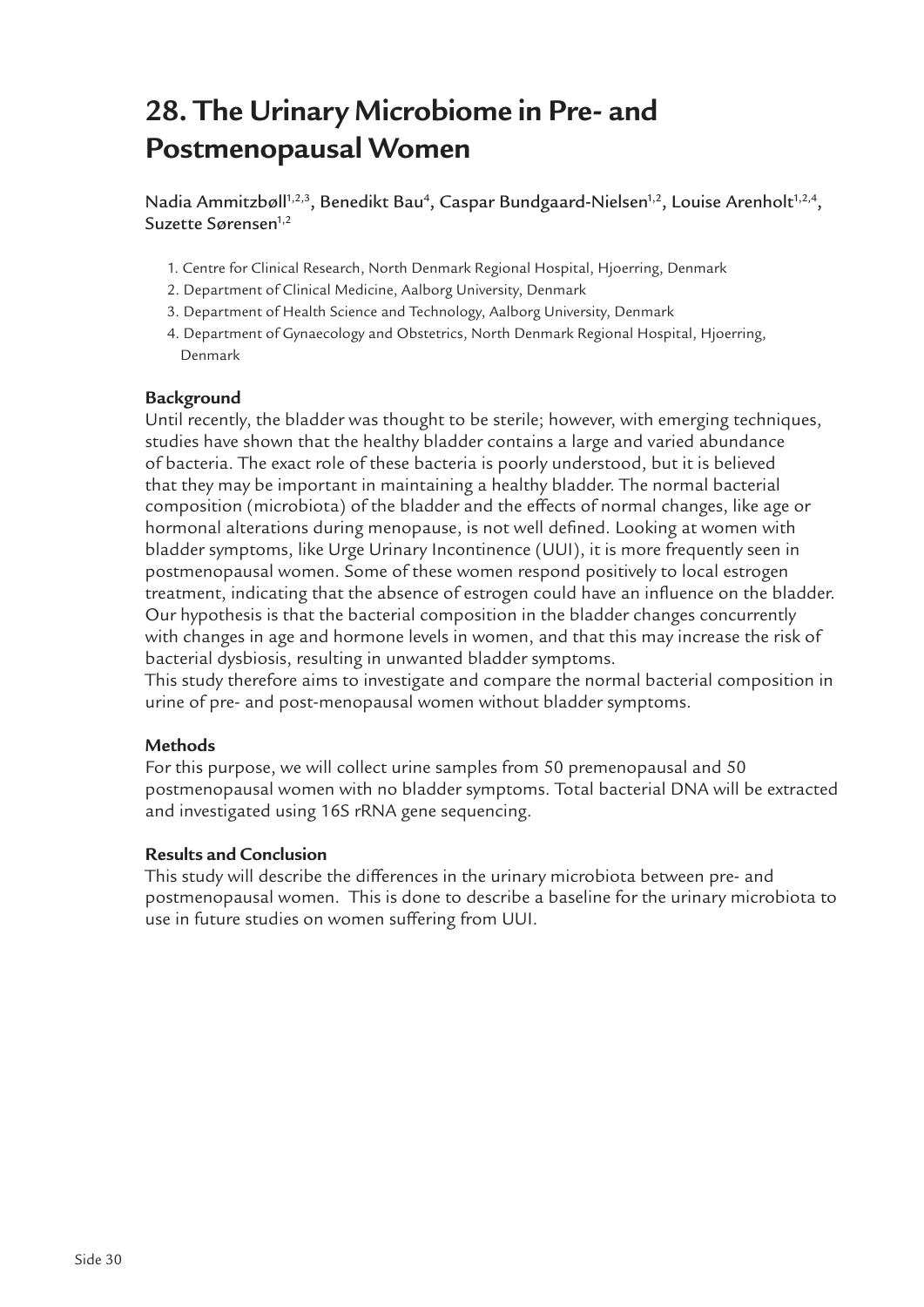### **29. The Prevalence of Oropharyngeal Dysphagia in Acute Geriatric Patients**

Dorte Melgaard<sup>1,2,3</sup>, Marianne Mørch<sup>4</sup>

- 1. Physio- and Occupational Therapy Department, North Denmark Regional Hospital, Hjoerring, Denmark
- 2. Center for Clinical Research, North Denmark Regional Hospital, Hjoerring, Denmark
- 3. Department of Clinical Medicine, Aalborg University, Denmark.
- 4. Geriatric Department, North Denmark Regional Hospital, Hjoerring, Denmark

### **Background**

Oropharyngeal dysphagia (OD) is underdiagnosed and undertreated in many geriatric centres. The aim of this study was to explore the prevalence of OD in patients admitted to a geriatric department.

### **Methods**

A total of 313 consecutive patients (44.1% male, mean age 83.1 years (SD 7.8)) hospitalized in the geriatric department from the 1st of March 2016 to the 31st of August 2016 at North Denmark Regional Hospital were included in this study. The volumeviscosity swallow test and the Minimal Eating Observation Form-II were conducted to assess OD. All patients with OD got a rehabilitation plan by discharge.

#### **Results**

A total of 50% patients had OD. Within the group of patients with OD, there was a significant larger amount of patients who lived in nursing homes (P=0.004), had a higher BMI (P<0.001), increased DEMMI score (P<0.001), fewer repetitions in 30 sec. chair stand (P=0.001), less circumference of arm (P=0.001) and leg (P=0.001) versus not-OD patients. There was no significant difference according to Charlson Comorbidity Index, handgrip strength or Barthel100. Patients with OD presented an increased length of stay in hospital with 0.8 day. The mortality rate was higher, 48 patients with OD died within 30 days after discharge versus 23 not having OD. The frequency of rehospitalisation between the two groups was equal

### **Conclusion**

Patients in an acute geriatric setting are in high risk of OD, and the mortality is very high: 31% within 30 days after discharge. The frequency of rehospitalisation was equal between the two groups, which may be due to the rehabilitation plan and follow up in their residence.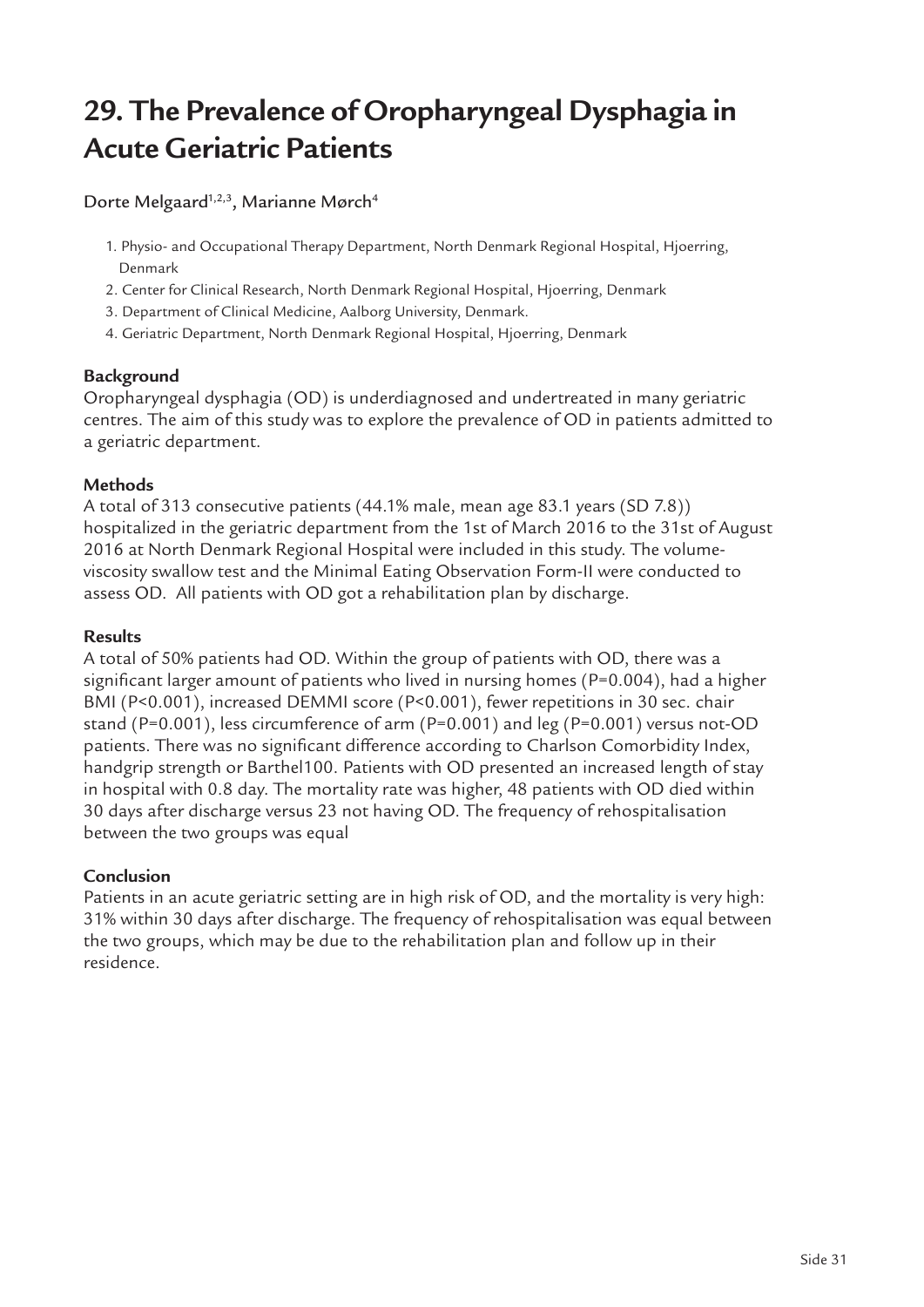### **30. The Economic Burden of Dysphagia in Geriatric Patients**

Signe Westmark<sup>1</sup>, Line Rethmeier<sup>1</sup>, Lars Ehlers<sup>1</sup>, Maria Roer<sup>4</sup>, Dorte Melgaard<sup>2,3,5</sup>

- 1. Danish Center for Healthcare Improvements, Aalborg University, Denmark
- 2. Centre for Clinical Research, North Denmark Regional Hospital, Denmark
- 3. Department of Clinical Medicine, Aalborg University, Denmark
- 4. Department of Staff, North Denmark Regional Hospital, Denmark
- 5. Department of Physiotherapy and Occupational Therapy, North Denmark Regional Hospital, Hjoerring, Denmark

### **Background**

The prevalence of dysphagia is high in the elderly. The aim of this study was to estimate the cost burden of dysphagia in geriatric patients.

### **Methods**

A retrospective cost analysis of geriatric patients with dysphagia versus geriatric patients without dysphagia one year before hospitalization was conducted in a cooperation between the North Denmark Regional Hospital and the municipalities of Hjørring, Frederikshavn and Brønderslev. 258 hospitalized patients, ≥60 years, acute hospitalized in the geriatric department participated. Volume-viscosity swallow test and the Minimal Eating Observation Form-II were conducted for data collection. A Charlson Comorbidity Index Score measured comorbidity and functional status was measured by Barthel-100. To investigate the cost burden of dysphagia, patient specific data on health care consumption at the hospital and in the municipality were collected from medical registers and records one year before hospitalization including the hospitalization for screening for dysphagia. Multiple linear regression analyses were conducted to determine the relationship between dysphagia and hospital and municipality costs, respectively, adjusting for age, gender, and comorbidity.

### **Results**

Patients with dysphagia are significantly more costly than patients without dysphagia in both hospital (p=0.013) and municipality costs (p=0.028) compared to patients without dysphagia. Adjusted, annual hospital costs in patients with dysphagia were 27,347 DKK (3,677 EUR, 4,282 USD) higher than patients without dysphagia at the hospital, and annual health care costs in the municipality were 46,044 DKK (6,192 EUR, 7,209 USD) higher.

### **Conclusion**

Geriatric patients with dysphagia are significantly more costly for both hospital and municipality costs compared to geriatric patients without dysphagia.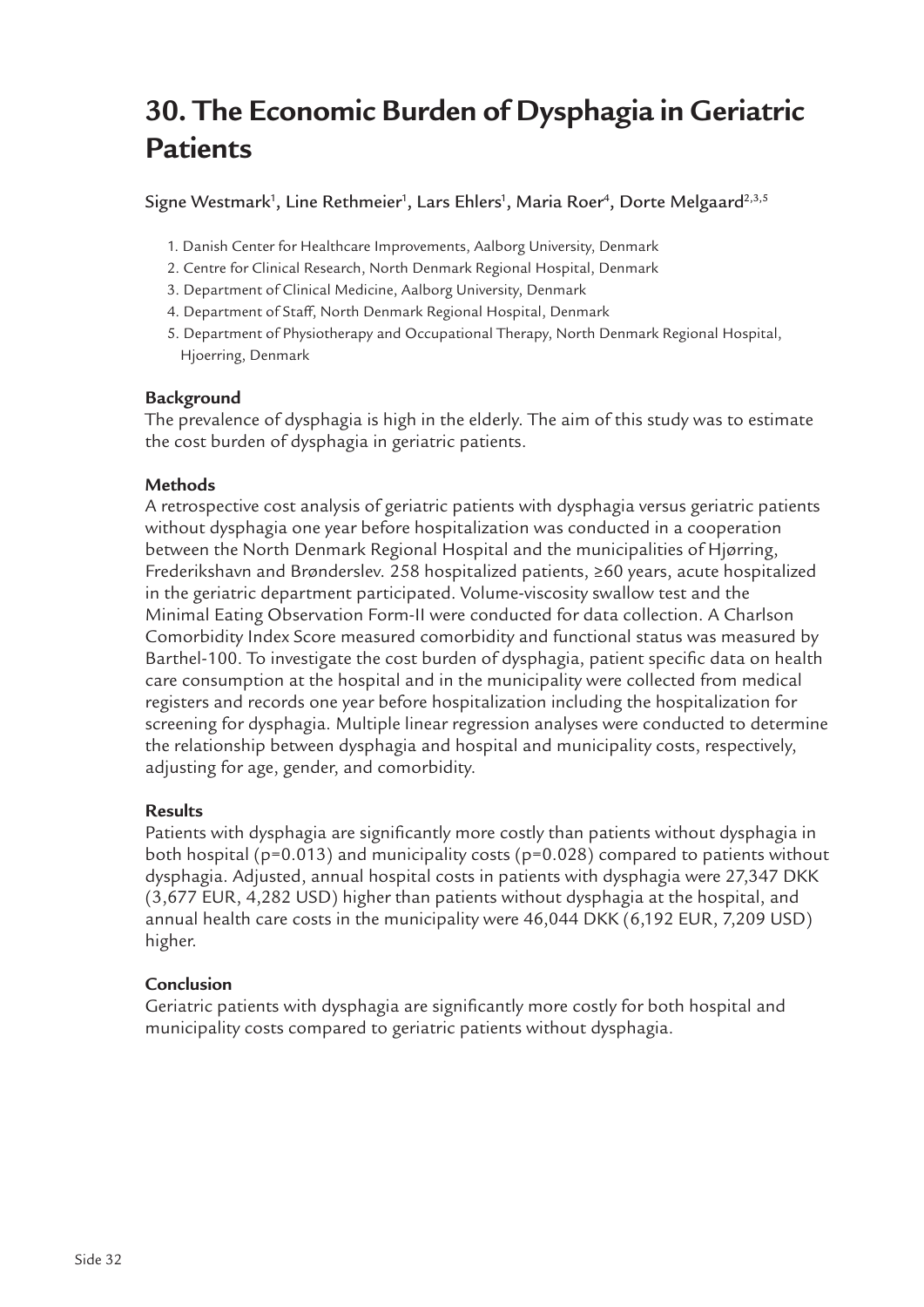# **31. Comparison of Ultrasound Elastography with Chest X-Ray and Computer Tomography for Diagnostical Differentiation of Tumours in the Lungs**

Slawomir Dudko<sup>1</sup>, Bente Grønlund<sup>1</sup>, Peter D.C. Leutscher<sup>2,3</sup>

- 1. Department of pulmonology, North Denmark Regional Hospital, Hjoerring, Denmark
- 2. Centre for Clinical Research, North Denmark Regional Hospital, Hjoerring, Denmark
- 3. Department of Clinical Medicine, Aalborg University, Denmark

### **Background**

The ultrasound examination of the lungs is considered limited as the lungs contain the air which impedes ultrasound waves. However, it is now a gold standard for assessment and guidance drainage of the pleural fluid. If the cause of pleural fluid is atelectasis in the lung secondary to lung tumour or infectious infiltrate neither chest X ray nor CT can be precise to clarify the cause. Atelectasis due to 1. lung tumours which blocks the air flow or due to 2. infectious infiltrate which cause cellular infiltration result in changes in lung tissue elasticity. Ultrasound elastography (UE) is a new imaging technique that can detect tissue stiffness in response to applied mechanical force (compression or shear wave). It proved effective in assessment of liver fibrosis, and there are promising results in diagnostics of breast, prostate, lymph node tumors. There are no publications regarding potential usefulness of UE in diagnostics of pathology in the lung. It is not possible to use direct compression but it seems possible to use shear wave which we have chosen.

### **Methods**

2-year prospective study where all hospitalized patients (expected 50-60 per year) with pleural fluid and atelectasis are examined with a standard protocol plus shear wave ultrasound elastrography.

### **Outcomes**

Data are awaiting. We assume that it is possible to measure lung elasticity in the affected lung, there is a difference in lung tissue elasticity depending on the cause of atelectasis, and the above can be used to differentiate lung tumor from infectious infiltrate.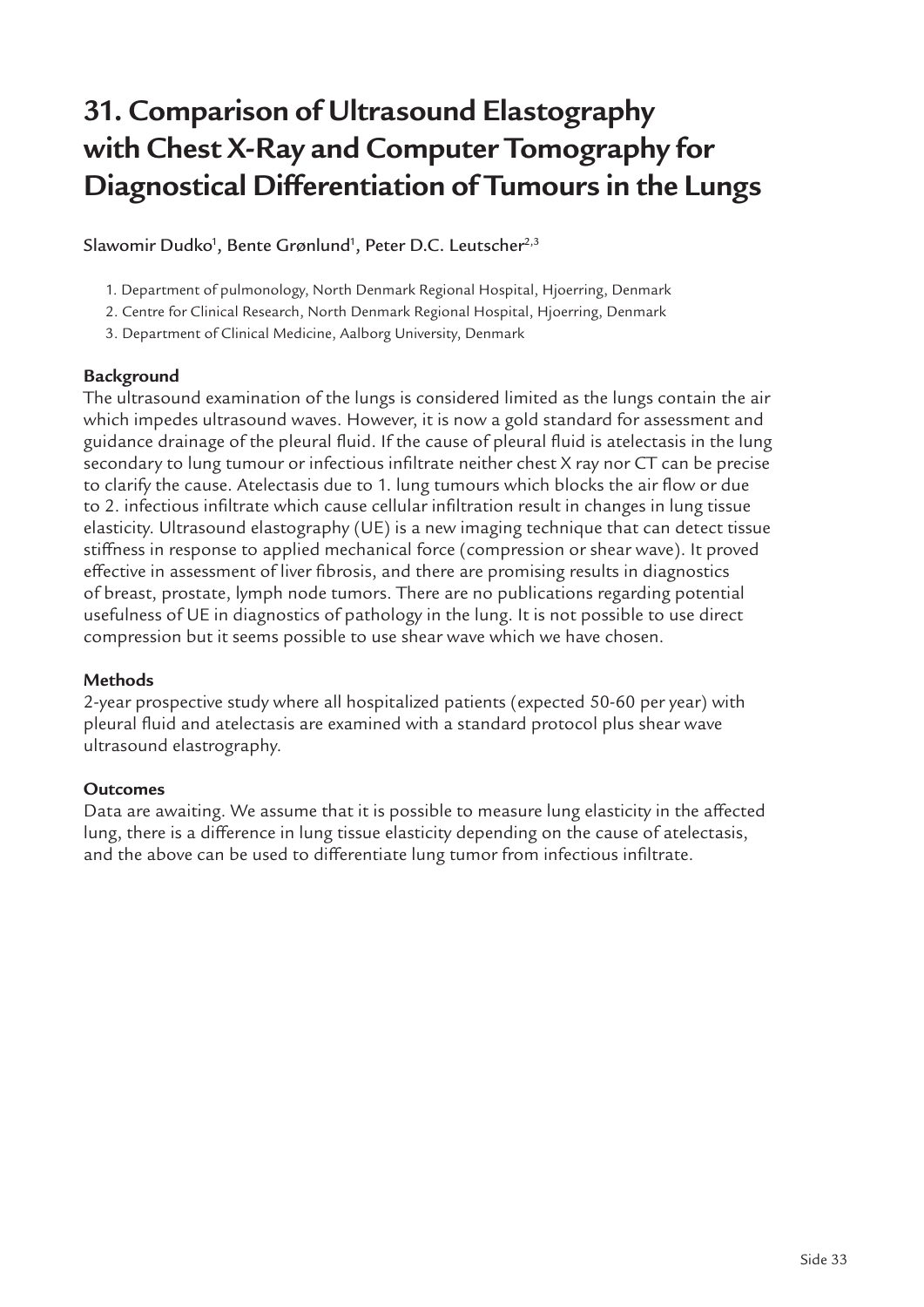# **32. Translation and Validation of International Consultation on Incontinence Questionnaire – Vaginal Symptoms (Iciq-Vs) into Danish**

Louise Arenholt<sup>1,2,3</sup>, Marianne Glavind-Kristensen<sup>4</sup>, Henrik Bøggild<sup>5</sup>, Karin Glavind<sup>6</sup>

- 1. Department of Gynecology and Obstetrics, North Denmark Regional Hospital, Hjoerring, Denmark
- 2. Centre for Clinical Research, North Denmark Regional Hospital, Hjoerring, Denmark
- 3. Department of Clinical Medicine, Aalborg University, Denmark,
- 4. Department of Gynecology and Obstetrics , Aarhus University Hospital, Denmark,
- 5. Department of Health Science and Technology, Aalborg University, Denmark,
- 6. Department of Gynecology and Obstetrics, Aalborg University Hospital, Denmark

### **Background**

To translate and validate the questionnaire ICIQ-VS into Danish. The questionnaire is designed to evaluate subjective symptoms in women with genital prolapse and consists of 14 questions regarding vaginal symptoms, sexual matters and quality of life.

### **Methods**

The English version of the questionnaire was translated into Danish according to international guidelines. Women with and without prolapse completed the questionnaire and underwent a Pelvic Organ Prolapse Quantification (POP-Q) examination. A re-test was performed 2-3 weeks after the initial test. Women undergoing prolapse surgery also completed the questionnaire 3 months postoperatively.

### **Results**

Initially seven women underwent a semi-structured interview showing no misunderstandings of the Danish questionnaire. In all, 192 women (94 with and 98 without prolapse) were included in the study, 52 underwent prolapse surgery. Re-test response rate was 83-95%. Mean time between test and re-test were 28.4 days and from surgery to re-test 94.2 days. Missing data ranged between 0-1%. Test-retest reliability was good to excellent (ICC 0.63-0.90) and internal consistency was acceptable (Cronbach's alfa 0.785-0.842). The questionnaire was perfect in order to distinguish between women with and without prolapse (construct validity) (p < 0.001) Criterion validity (correlation between POP-Q stage and the questionnaire) was perfect (p < 0.001). Sensitivity to change (before and after surgery) was excellent for vaginal symptom score and quality of life (p<0.001) but not for sexual matters (p=0.059).

### **Conclusion**

The Danish version of ICIQ-VS was successfully translated and validated and can be a valuable tool in Danish prolapse research and in daily clinical evaluation of patients.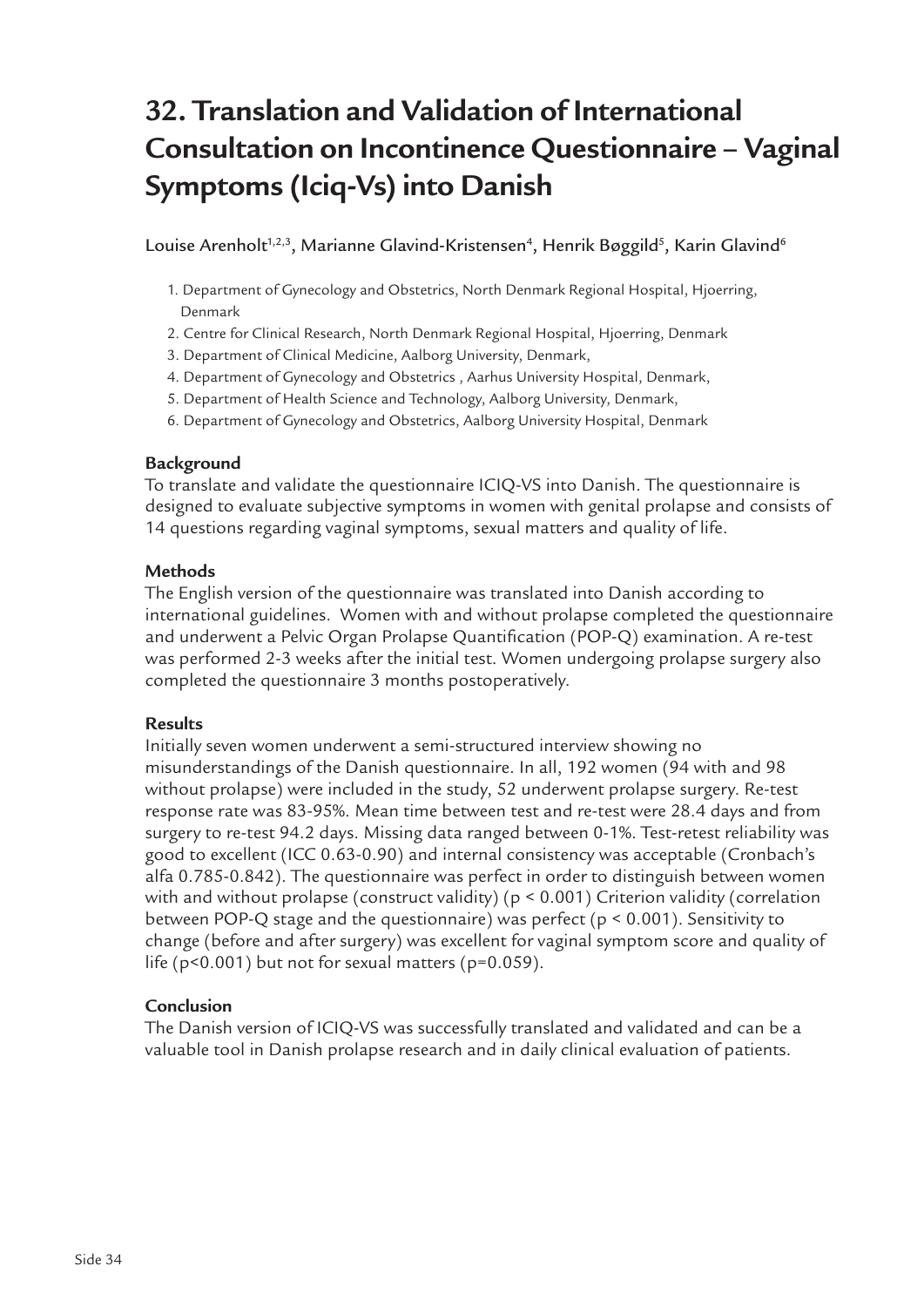### **33. Infektionsbeskyttelse hos Immunsupprimerede Patienter - En Tværsnitsundersøgelse af Reumatologiske Patienter i Biologisk Behandling**

Sofie Larsen Rasmussen<sup>1,3</sup>, Kurt Fuursted<sup>2</sup>, Kasper A Nielsen<sup>1</sup>, Natalie Parks Laurberg<sup>1</sup>, Peter Leutscher<sup>3,5</sup>, Claus Rasmussen<sup>1,3,4</sup>

- 1. Reumatologisk afsnit, Klinik Medicin, Regionshospital Nordjylland, Hjørring
- 2. Statens Seruminstitut, Bakteriologisk Specialdiagnostik & Reference
- 3. Center for Klinisk Forskning, Regionshospital Nordjylland, Hjørring
- 4. Klinisk Institut, Aalborg Universitet

### **Baggrund**

Patienter med autoimmune inflammatoriske reumatologiske sygdomme (AIRD) såsom reumatoid artrit, har øget risiko for infektioner. Dette skyldes dels den reumatologiske grundsygdom, dels behandling med eksempelvis biologiske lægemidler. Man kan derfor overveje vaccination hos disse patienter. På Reumatologisk Afdeling i Hjørring har man siden 2009 vaccineret mod de kapselbærende bakterier Streptococcus Pneumoniae (pneumokokker) inden opstart af biologisk behandling, men der findes ingen standardiserede retningslinjer for vaccination af patienter med AIRD. Vi ønsker nu at finde ud af hvor mange af de reumatologiske patienter i biologisk behandling, der har et beskyttende niveau af antistoffer mod pneumokokker, samt at identificere faktorer af betydning for vaccinationsresponset og for varighed af vaccinationen.

### **Metode**

Inkluderbare patienter er de ca. 400 reumatologiske patienter der per 01.03.2017 er i aktiv biologisk behandling. De vil bestå af både vaccinerede og ikke-vaccinerede patienter. Alle patienterne får målt antistoffer mod pneumokokker.

### **Resultater**

Der er foreløbig målt antistoffer mod pneumokokker på 200 patienter. Af de 200 patienter har 170 (85%) et ikke-beskyttende niveau af antistoffer mod pneumokokker og 30 har et beskyttende niveau af antistoffer. Blot 32% af de patienter der tidligere er vaccineret har et beskyttende niveau af antistoffer mod pneumokokker i forhold til 1% af de patienter der ikke tidligere er vaccineret.

### **Konklusion**

De foreløbige data tyder på, at færre end forventet af de tidligere vaccinerede reumatologiske patienter, har et beskyttende niveau af antistoffer mod pneumokker.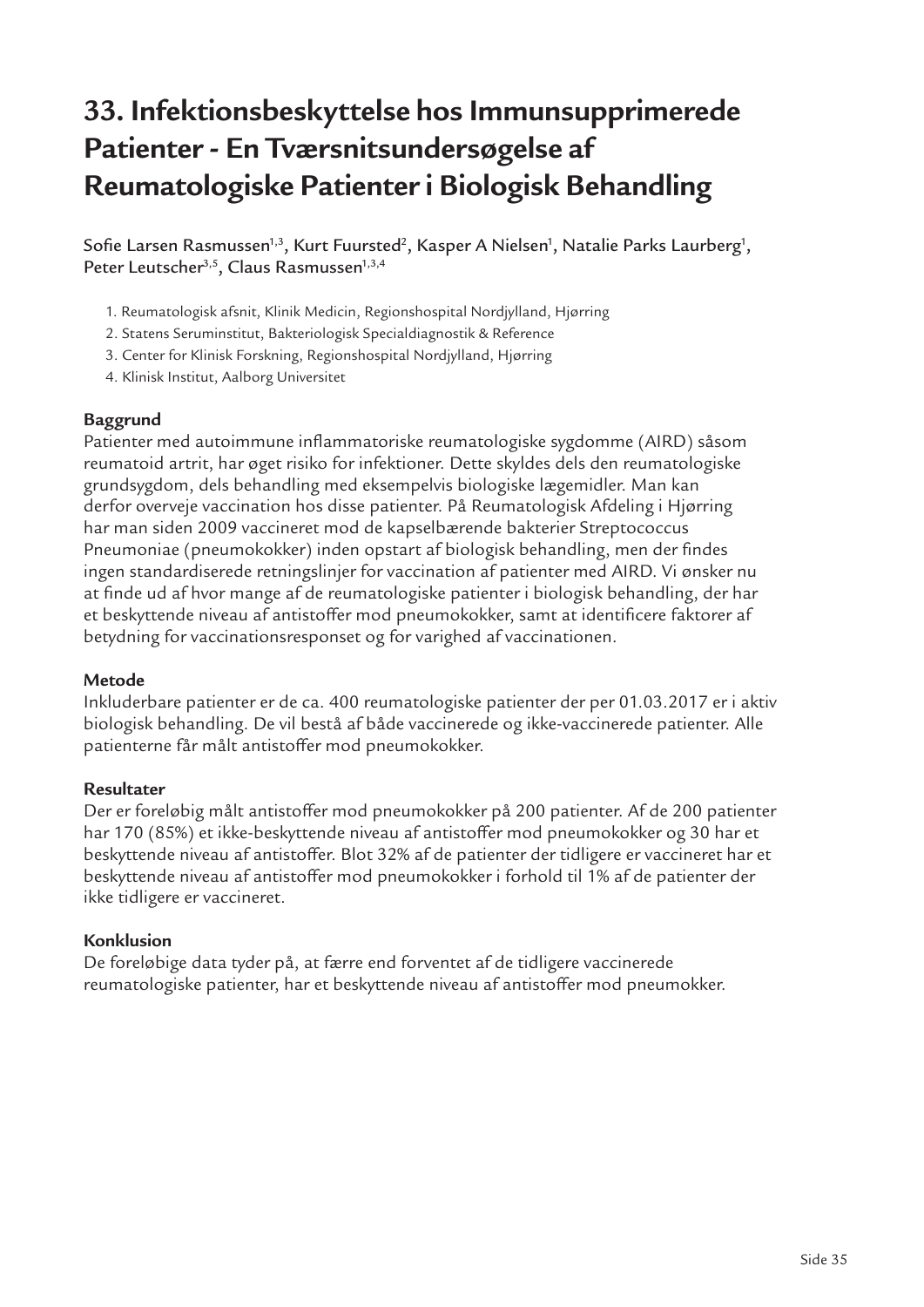### **34. Med Sorgen i Skoletasken**

### Dorte Buchwald<sup>1</sup>

1. Palliationsenheden, Klinik Medicin, Regionshospital Nordjylland, Hjørring

### **Baggrund**

Det er hårdt at håndtere en ungdomsuddannelse i et hverdagsliv med en alvorligt syg og døende forælder. Kravene på ungdomsuddannelserne er store, og for nogle elever ender det med, at de helt dropper ud af uddannelsen, idet det kan være svært at tage sig sammen til at komme i skole, lave lektier og være social, når ens livsverden er truet af tab.

### **Formål**

Formålet med undersøgelsen er at styrke indsatsen i forhold til fremtidsmuligheder for unge på ungdomsuddannelser, hvis mor eller far er alvorligt syg og døende.

### **Metode**

Kvalitativt projekt forankret inden for en fænomenologisk-hermeneutisk forståelsesramme. Inklusionskriterier: Unge med en igangværende ungdomsuddannelse og en forælder, der er alvorligt syg/døende.

Projektet foregår i 2 faser:

1. fase: Undersøgelsesfase. Der inkluderes 12-16 unge, metodevalget er

forskningsinterviewet

2. fase: Intervention. Ud fra analysen af interviewene vælges og igangsættes indsatser på uddannelsesstederne.

### **Resultater**

Projektet er igangværende i første fase, der er gennemført 6 interviews, og resultaterne er derfor foreløbige. Der ses gennemgående temaer som:

- •Sorgens rum på en ungdomsuddannelse
- •Hvor skal man være på uddannelsen eller hjemme?
- •Angsten for at tabe ansigt og rolle
- •Behovet for skolens/lærerens støtte

De 6 unge mennesker i projektet er/var alle i gang med gymnasiet eller EUX. Én af de unge er droppet ud af sin uddannelse.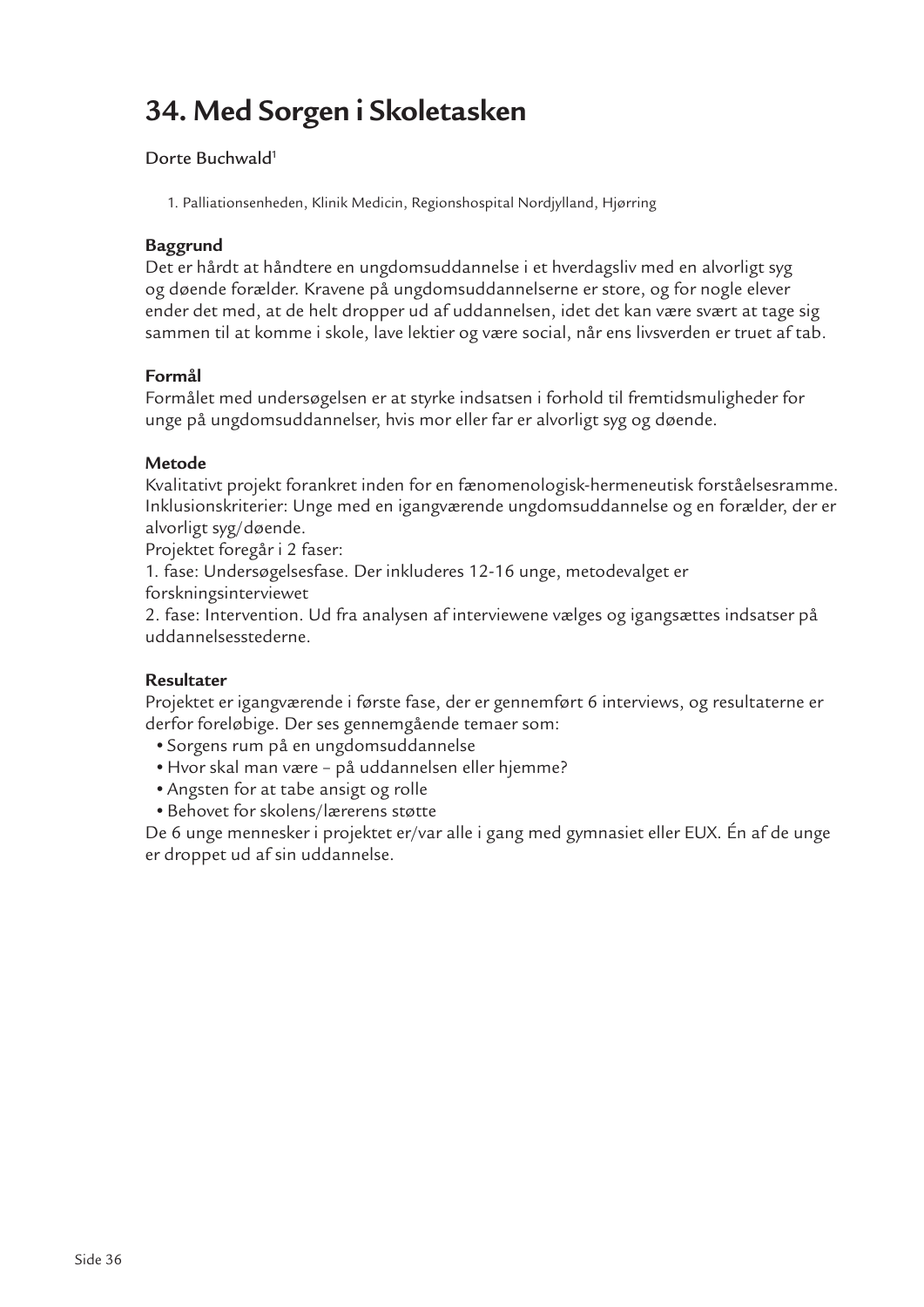### **LATE BREAKER**

### **35. Procalcitonin as a Combined Diagnostic and Prognostic Biomarker in Acute Appendicitis – A Prospective Study**

Cihan Oezen<sup>1</sup>, Nina Wensel<sup>1</sup>, Niels Gyldholm<sup>1</sup>, Peter Hinderson<sup>2</sup>, Peter Derek Christian Leuscher<sup>3,4</sup>

- 1. Department of Surgery, North Denmark Regional Hospital, Hjoerring, Denmark
- 2. Department of Clinical Biochemistry, North Denmark Regional Hospital, Hjoerring, Denmark
- 3. Centre for Clinical Research, North Denmark Regional Hospital, Hjoerring, Denmark
- 4. Department of Clinical Medicine, Aalborg University, Denmark

#### **Background**

Acute appendicitis (AA) is described in accordance to findings as inflamed, gangrenous, perforation with localized free fluid/diffuse peritonitis, perforated with regional abscess. Procalcitonin (PCT) level increases in patients with sepsis and other clinically significant bacterial infections. PCT is considered test-positive above 0.5 ng/ml. PCT has been reported as potential diagnostic biomarker in appendicitis. The aim of the study is to test procalcitonin (PCT) as combined diagnostic and prognostic disease marker.

#### **Methods**

Patients of all ages admitted to the emergency department (ED) with acute abdomen will systematically be included in the study during a 3 months observation period with emphasis on patients undergoing laparoscopy under clinical suspicion of acute appendicitis. PCT will be measured in blood in a blind manner in conjunction with other laboratory analysis, including leukocytes and CRP. Final diagnostic category of acute appendicitis is based upon outcome of histopathological examination. Clinical data, including antibiotics, duration of admission/readmission, need of follow-up surgical procedure, will be compared to PCT results.

#### **Outcomes**

The study will conducted in the beginning of 2018 at the North Denmark Regional Hospital and data will subsequently be analyzed. It is estimated that more than 200 eligible patients will be included in the overall data analysis. It is expected that the study collect new information on the usefulness of PCT as a supplementary diagnostic and prognostic tool in management of patients admitted under suspicion of acute appendicitis.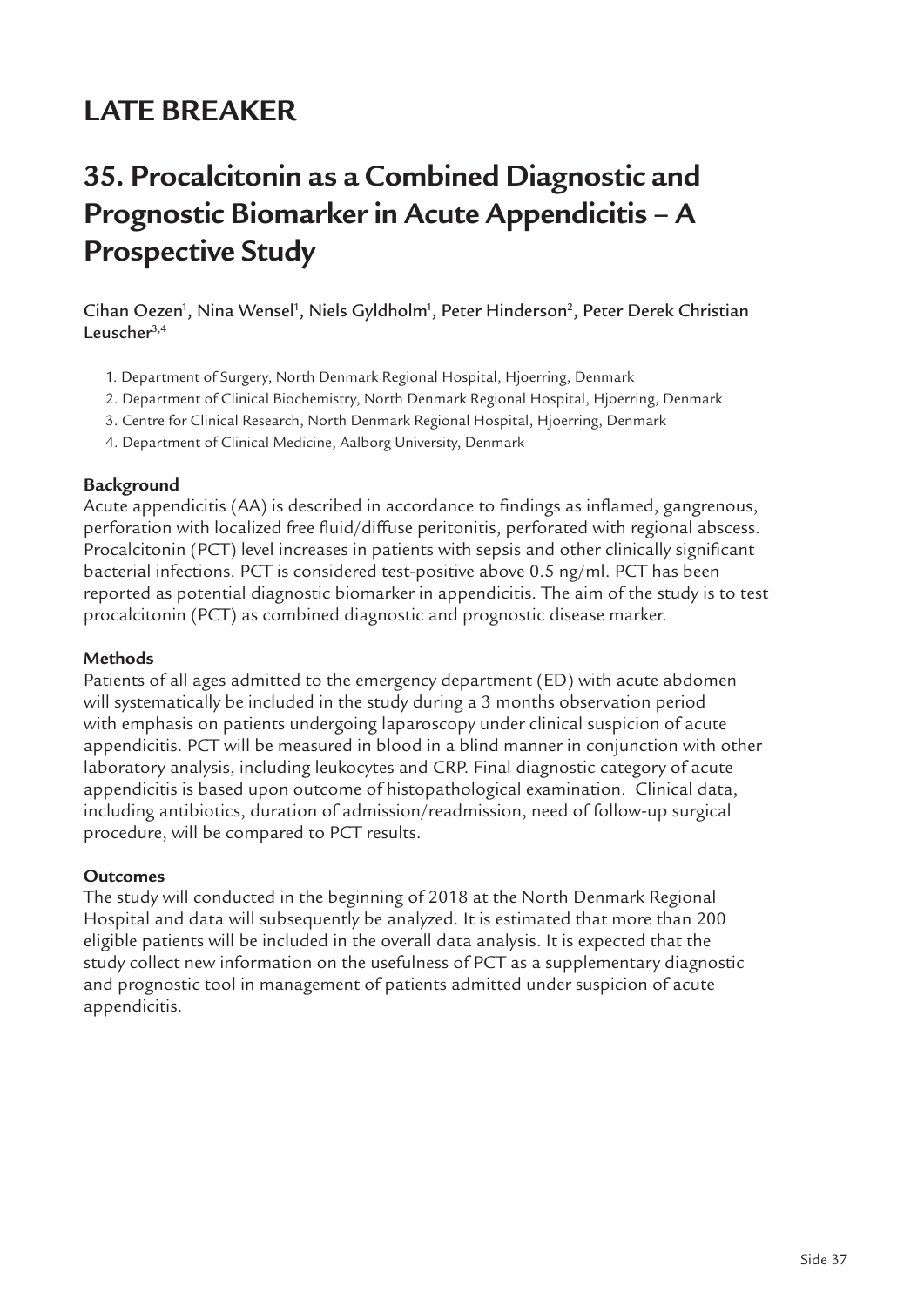| N. | ot |  |  |
|----|----|--|--|
|    |    |  |  |
|    |    |  |  |

|  | -                        |
|--|--------------------------|
|  |                          |
|  |                          |
|  |                          |
|  |                          |
|  |                          |
|  |                          |
|  |                          |
|  |                          |
|  |                          |
|  |                          |
|  |                          |
|  |                          |
|  |                          |
|  |                          |
|  |                          |
|  |                          |
|  |                          |
|  |                          |
|  | $\overline{\phantom{0}}$ |
|  |                          |
|  |                          |
|  |                          |
|  |                          |
|  |                          |
|  |                          |
|  |                          |
|  |                          |
|  |                          |
|  |                          |
|  |                          |
|  |                          |
|  |                          |
|  |                          |
|  |                          |
|  |                          |
|  |                          |
|  |                          |
|  |                          |
|  |                          |
|  |                          |
|  |                          |
|  |                          |
|  |                          |
|  |                          |
|  |                          |
|  |                          |
|  |                          |
|  |                          |
|  |                          |
|  |                          |
|  |                          |
|  |                          |
|  |                          |
|  |                          |
|  |                          |
|  |                          |
|  |                          |
|  |                          |
|  |                          |
|  |                          |
|  |                          |
|  |                          |
|  |                          |
|  |                          |
|  |                          |
|  |                          |
|  |                          |
|  |                          |
|  |                          |
|  |                          |
|  |                          |
|  |                          |
|  |                          |
|  |                          |
|  |                          |
|  |                          |
|  |                          |
|  |                          |
|  |                          |
|  |                          |
|  |                          |
|  |                          |
|  |                          |
|  |                          |
|  |                          |
|  |                          |
|  |                          |
|  |                          |
|  |                          |
|  |                          |
|  |                          |
|  |                          |
|  |                          |
|  |                          |
|  |                          |
|  |                          |
|  |                          |